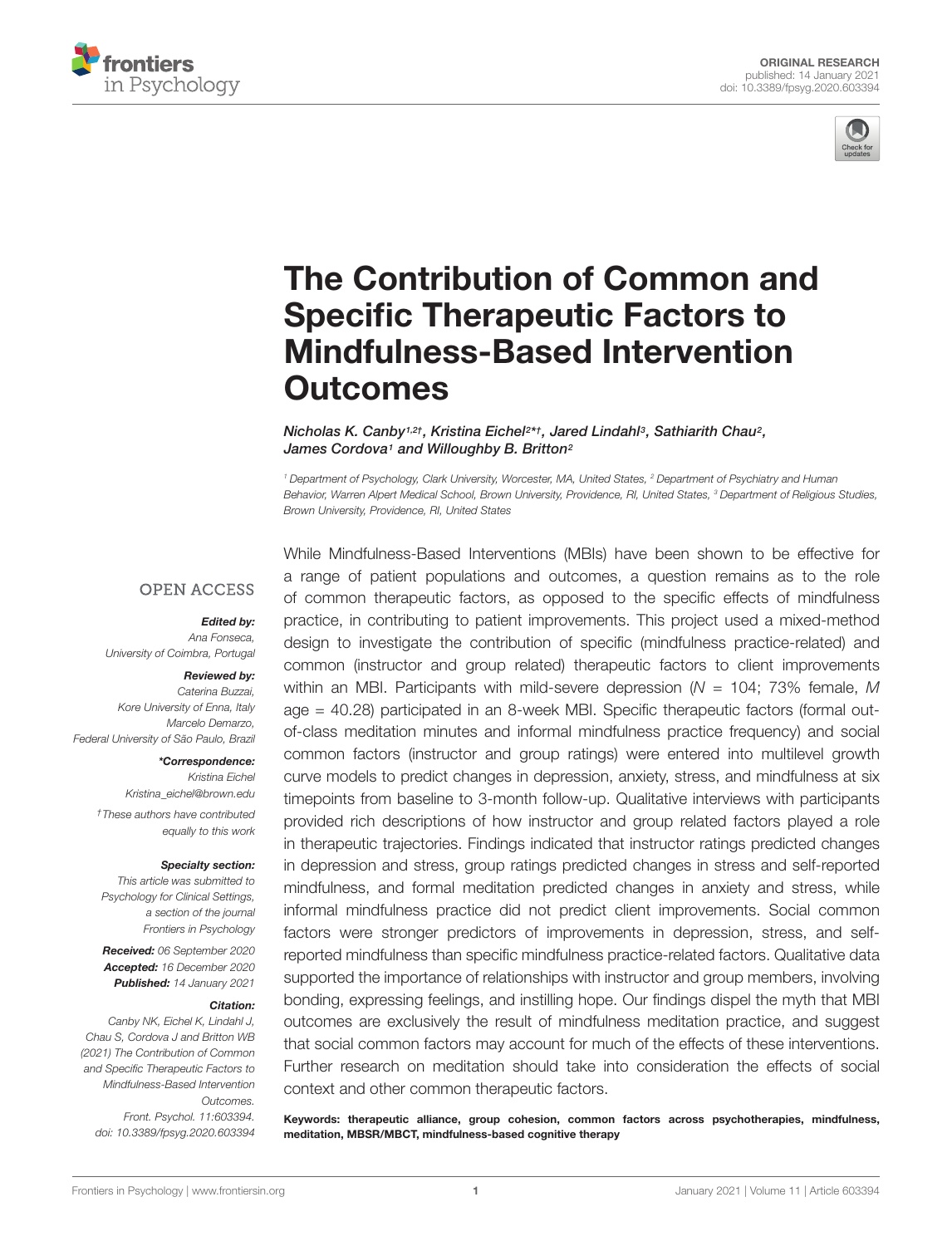# INTRODUCTION

Mindfulness-based interventions (MBIs) are widely used to address a variety of conditions, including stress, anxiety, depression, and well-being [\(Grossman et al.,](#page-14-0) [2004;](#page-14-0) [Eberth and](#page-14-1) [Sedlmeier,](#page-14-1) [2012\)](#page-14-1). The two most common MBIs, Mindfulness-Based Stress Reduction (MBSR; [Kabat-Zinn,](#page-15-0) [1990\)](#page-15-0) and Mindfulness-Based Cognitive Therapy (MBCT; [Segal et al.,](#page-15-1) [2002\)](#page-15-1), are structured 8-week group interventions that meet once a week for 2.5–3 h and are led by a trained instructor. Mindfulness meditation plays a central role, and is typically practiced for more than an hour of each class session as well as for an additional hour of home practice each day between sessions, and following treatment [\(Segal et al.,](#page-15-1) [2002;](#page-15-1) [Santorelli et al.,](#page-15-2) [2017\)](#page-15-2).

While it is widely assumed that the practice of mindfulness meditation, both within and outside the treatment sessions is "the component critical to effectiveness" [\(Williams et al.,](#page-15-3) [2014,](#page-15-3) p. 276), this assumption is not strongly supported by current research. Correlation studies that assess the relationship between meditation practice amount and beneficial outcomes have yielded mixed results. [Parsons](#page-15-4) [et al.](#page-15-4) [\(2017\)](#page-15-4) found that 75% of MBSR and MBCT studies showed no significant relationship between practice amount and outcomes.

Mindfulness-based interventions have been repeatedly found to be largely equivalent to other established treatments [\(Goyal](#page-14-2) [et al.,](#page-14-2) [2014;](#page-14-2) [Goldberg et al.,](#page-14-3) [2018\)](#page-14-3). On one hand, this equivalence could mean that common therapeutic factors rather than treatment approach or treatment-specific components (i.e., meditation) are responsible for efficacy. On the other hand, treatment equivalency could also mean that different treatments achieve roughly equal benefits through different mechanisms, but that these treatment-specific components still matter [\(Rosenkranz et al.,](#page-15-5) [2019\)](#page-15-5). A recent systematic review of the literature on mindfulness meditation concluded that the contribution of common factors to MBIs, such as group and instructor support, is an important avenue for further research [\(Wielgosz et al.,](#page-15-6) [2019\)](#page-15-6).

Only a few studies have attempted to tease out these two possibilities empirically by creating a control condition that was matched to MBIs on all components except meditation practice. Using an innovative dismantling design, [Williams et al.](#page-15-3) [\(2014\)](#page-15-3) found that MBCT with and without meditation were equally efficacious, suggesting that other components of MBCT besides meditation practice may underlie its efficacy. The active control condition in the study by [Williams et al.](#page-15-3) [\(2014\)](#page-15-3) did not replace the time that participants in the MBCT condition spent meditating, thus achieving the same outcomes with a greatly reduced time commitment. Similarly, an active control group created to match the structure of MBSR but without mindfulness practice or instruction was equivalent to MBSR for psychological distress, stress response, and anxiety [\(MacCoon](#page-15-7) [et al.,](#page-15-7) [2012;](#page-15-7) [Rosenkranz et al.,](#page-15-8) [2013\)](#page-15-8), as well as depression relapse, symptom reduction, and life satisfaction [\(Shallcross et al.,](#page-15-9) [2015\)](#page-15-9), differing only on post-stress inflammatory response and reductions in thermal pain ratings, or in temporal patterns at follow-up.

Theoretically, mindfulness interventions are developed on the premise that mindfulness meditation leads to greater mindfulness skills, which subsequently result in symptom reduction (e.g., [Kabat-Zinn,](#page-15-0) [1990;](#page-15-0) [Baer et al.,](#page-14-4) [2008\)](#page-14-4). However, there have been inconsistent findings regarding the relationship between mindfulness meditation practice and resulting increases in self-reported mindfulness. Self-reported mindfulness by definition is believed to be increased by mindfulness meditation practice [\(Baer et al.,](#page-14-4) [2008\)](#page-14-4) and has been found to mediate the effects of MBSR on outcomes [\(Bergen-Cico and Cheon,](#page-14-5) [2013\)](#page-14-5). However, a systematic review found that both MBIs and active control groups lacking meditation resulted in improvements in self-reported mindfulness, with no significant differences between them [\(Visted et al.,](#page-15-10) [2014\)](#page-15-10). One study investigating this question found that both out-of-class meditation and therapeutic alliance predicted improvements in self-reported mindfulness [\(Bowen and Kurz,](#page-14-6) [2012\)](#page-14-6), suggesting that mindfulness skills may result from common therapeutic factors as well as meditation.

The common factors perspective [\(Frank and Frank,](#page-14-7) [1993;](#page-14-7) [Laska et al.,](#page-15-11) [2014;](#page-15-11) [Wampold and Imel,](#page-15-12) [2015\)](#page-15-12) theorizes that most of the variance in psychotherapy outcomes is not the result of specific techniques but of contextual factors which exist in any "bona-fide" therapeutic approach, such as positive relational bonds, agreement on tasks and goals, hope/expectations for improvement, group dynamics, and a safe environment conducive to healing. While only a few studies have looked at the contribution of common factors to MBI outcomes, a comparison between specific and common factors across multiple clinical outcomes has not previously been conducted.

The common factors perspective has a long history of theory and debate in psychotherapy research. [Rosenzweig](#page-15-13) [\(1936\)](#page-15-13), p. 412, first speculated that "therapeutic result is not a reliable guide to the validity of theory" and originated the "Dodo bird verdict," which theorized that all therapies may be equally effective. Common factors theory (continued by [Laska et al.,](#page-15-11) [2014\)](#page-15-11) argues that therapy outcomes may reflect elements that are common to all "bona fide" therapies rather than the mechanisms of change supported by distinct theories. Large meta-analyses comparing the outcomes of different forms of therapy have found support for the dodo bird verdict, with findings both in general (e.g., [Smith](#page-15-14) [and Glass,](#page-15-14) [1977;](#page-15-14) [Wampold et al.,](#page-15-15) [1997;](#page-15-15) [Luborsky et al.,](#page-15-16) [2002\)](#page-15-16) and for specific disorders (e.g., [Leichsenring and Leibing,](#page-15-17) [2003;](#page-15-17) [Benish et al.,](#page-14-8) [2008\)](#page-14-8).

To account for treatment equivalence, researchers have focused on identifying the common factors that exist within and across different therapeutic modalities. Some of the most frequently studied common factor variables in a group setting are therapeutic alliance, which includes both working and bonding dimensions with the therapist and with other group members [\(Bordin,](#page-14-9) [1979;](#page-14-9) [Johnson et al.,](#page-15-18) [2005;](#page-15-18) [Norcross and](#page-15-19) [Wampold,](#page-15-19) [2011;](#page-15-19) [Laska et al.,](#page-15-11) [2014\)](#page-15-11), group dynamics such as group cohesion, group instillation of hope, secure emotional expression, interpersonal learning, and social impact [\(Yalom,](#page-15-20) [2005;](#page-15-20) [Macnair-Semands et al.,](#page-15-21) [2010\)](#page-15-21), and characteristics of the therapist/instructor [\(Baldwin and Imel,](#page-14-10) [2013\)](#page-14-10). Since these common factors are all related to the social and relational aspects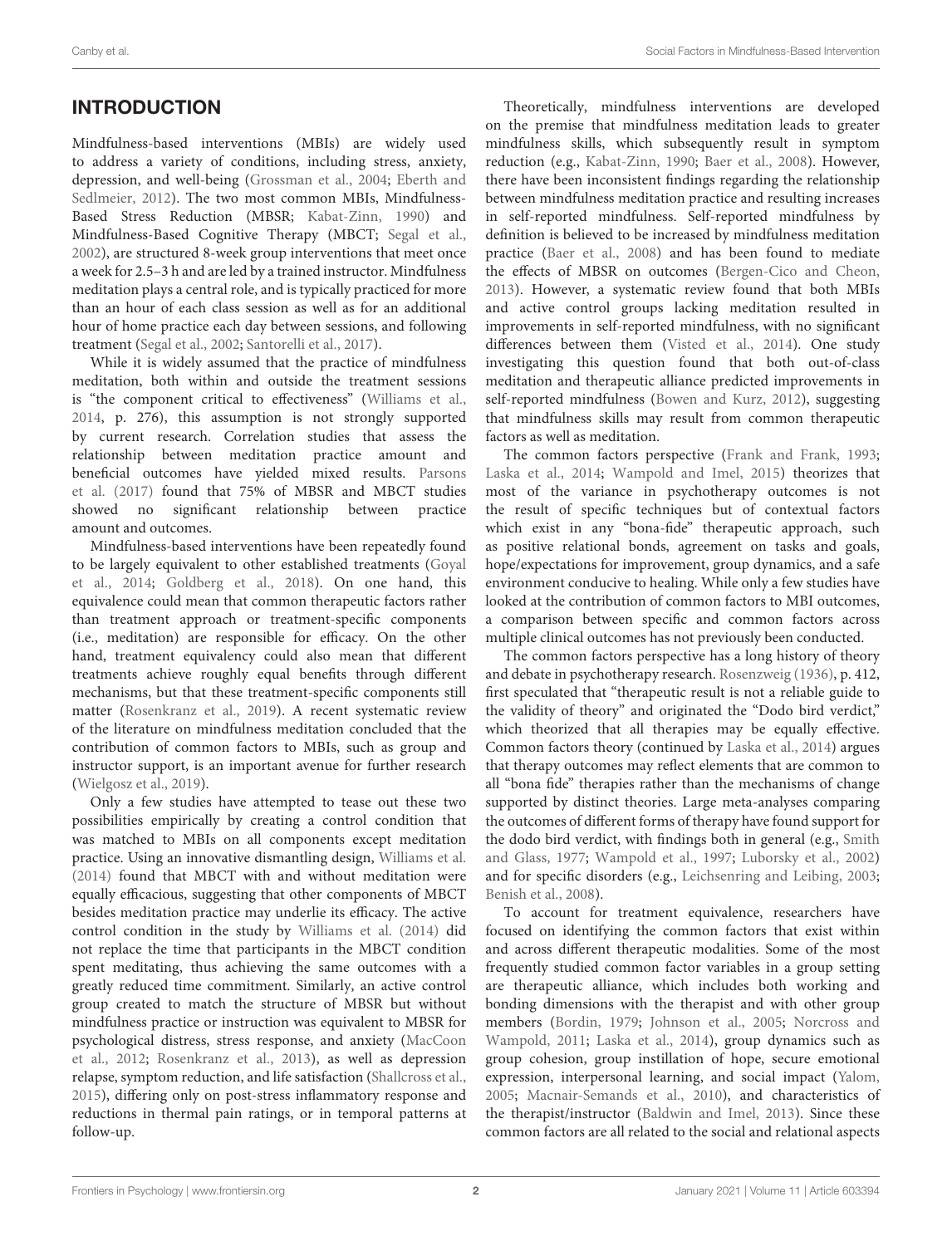of therapy and are the focus of the present study, we will hereafter refer to them as social common factors.

Only a handful of MBI studies have explored the impact of therapeutic alliance on outcomes and they vary widely by outcome and type of intervention. [Goldberg et al.](#page-14-11) [\(2013\)](#page-14-11) investigated the relationship between therapeutic alliance and outcome variables in an MBI for smoking cessation. Measures of alliance were associated with improvements in self-reported mindfulness, psychological distress, and emotion regulation, with similar effect sizes as have been found in other treatments. Similarly, [Bowen and Kurz](#page-14-6) [\(2012\)](#page-14-6) found therapeutic alliance to predict increases in self-reported mindfulness in a study on MBIs for substance abuse. [Day et al.](#page-14-12) [\(2016\)](#page-14-12) investigated common and specific factors in a small sample of MBCT for headache reduction, and found that therapeutic alliance predicted greater patient satisfaction but not reductions in pain interference. [Jazaieri et al.](#page-15-22) [\(2018\)](#page-15-22) found that therapeutic alliance predicted social anxiety reduction in MBSR but not in a CBT comparison group. In MBCT for cancer patients, [Bisseling E. et al.](#page-14-13) [\(2019\)](#page-14-13), [Bisseling E. M. et al.](#page-14-14) [\(2019\)](#page-14-14) found that therapeutic alliance but not group coherence significantly predicted reductions in psychological distress and improvements in wellbeing for both group-based-MBCT and internet-based-MBCT. However, none of these studies have investigated the impact of common factors on multiple outcomes in a sample of individuals with depression or anxiety.

The importance of the group in MBIs has been studied less than therapeutic alliance. While [Bisseling E. M. et al.](#page-14-14) [\(2019\)](#page-14-14) found that group coherence did not significantly predict reductions in psychological distress, other studies suggest that group therapeutic factors may play an important role in MBIs. Qualitative studies on the experience of participants in MBIs have found evidence for a core theme of the "normalizing and supportive influence of the group" [\(Wyatt](#page-15-23) [et al.,](#page-15-23) [2014\)](#page-15-23). Additionally, a qualitative study for participants with academic evaluation anxiety [\(Hjeltnes et al.,](#page-14-15) [2015\)](#page-14-15) revealed instillation of hope [\(Yalom,](#page-15-20) [2005\)](#page-15-20) as an important theme that included the sharing of human struggling in a group. From a quantitative perspective, [Imel et al.](#page-14-16) [\(2008\)](#page-14-16) found that group level variance in a multilevel model explained 7% of the variance of an MBSR class on psychological distress. Thus, further quantitative and qualitative research on the importance of an array of group therapeutic factors for the outcomes may yield important novel findings.

As part of a larger project that dismantled MBCT into single component treatments consisting of different meditation practices to investigate underlying mechanisms (see [Britton et al.,](#page-14-17) [2018\)](#page-14-17), this paper aims to analyze and compare the influence of both common and specific therapeutic factors on changes in the outcomes of an MBI. Instructor and group related social therapeutic factors were used as examples of common therapeutic factors, while formal and informal mindfulness meditation practice were used as examples of specific therapeutic factors. We also investigated whether the presence of different instructor-specific treatments and therapy groups nested within them might be associated with participant's assessments of social factors and/or moderate the effects of meditation minutes on

changes in outcomes. Dependent variables consisted of changes in depression, anxiety, stress, and self-reported mindfulness. A mixed-methods quantitative and qualitative design was used to add rich participant description of social common factors to statistical inference.

# MATERIALS AND METHODS

# **Participants**

English-speaking individuals between the ages of 18 and 65 with mild to severe levels of depression and anxiety were recruited from the Providence, RI, United States area. Exclusion criteria were: lifetime history of bipolar, psychotic, borderline or antisocial personality disorders, repeated self-harm or organic brain damage; current depression in the extremely severe range or active suicidal ideation; current panic, post-traumatic stress disorder, obsessive-compulsive disorder, eating disorder or substance abuse; current psychotherapy; a regular meditation practice or addition or modification of antidepressant medication in the last 2 months. See [Britton et al.](#page-14-17) [\(2018\)](#page-14-17) for details.

# Setting and Oversight

The registered clinical trial [\(clinicaltrials.gov](https://clinicaltrials.gov/) #NCT01831362) took place at Brown University between November 2012 and March 2016, and was approved and supervised by the Brown University Institutional Review Board, an independent Data Safety Monitoring Board and the National Center for Complementary and Integrative Health's Office of Clinical and Regulatory Affairs. Participants were recruited through community flyers advertising meditation for stress, anxiety and depression. Eligible participants provided written, informed consent approved and did not receive financial compensation.

# Interventions

As part of the primary dismantling study [\(Britton et al.,](#page-14-17) [2018\)](#page-14-17), participants were randomized to either focused attention (FA), open monitoring (OM), or standard MBCT. The MBCT module followed the specification of the published session-by-session manual with standardized handouts [\(Segal et al.,](#page-15-1) [2002\)](#page-15-1), while the FA and OM curriculums were single component variants of MBCT that emphasized a specific type of meditation. MBCT includes aspects of both FA and OM and was the primary treatment dismantled in this trial (see [Britton et al.,](#page-14-17) [2018](#page-14-17) for more details about the contents of each intervention). For each intervention, 3-h classes were held once per week for 8 weeks, including a full silent retreat day in either week 6 or 7. All three intervention groups were closely matched in overall structure and duration such that they only importantly differed in terms of the types of meditation techniques that were taught.

# **Instructors**

All groups were instructed by a female and a male instructor. While all instructors had 20 years of meditation practice, age and clinical experience differed. The female trained MBSR/MBCT instructor and clinical psychologist (Instructor 1, age 38) taught in all groups and was accompanied by a different male instructor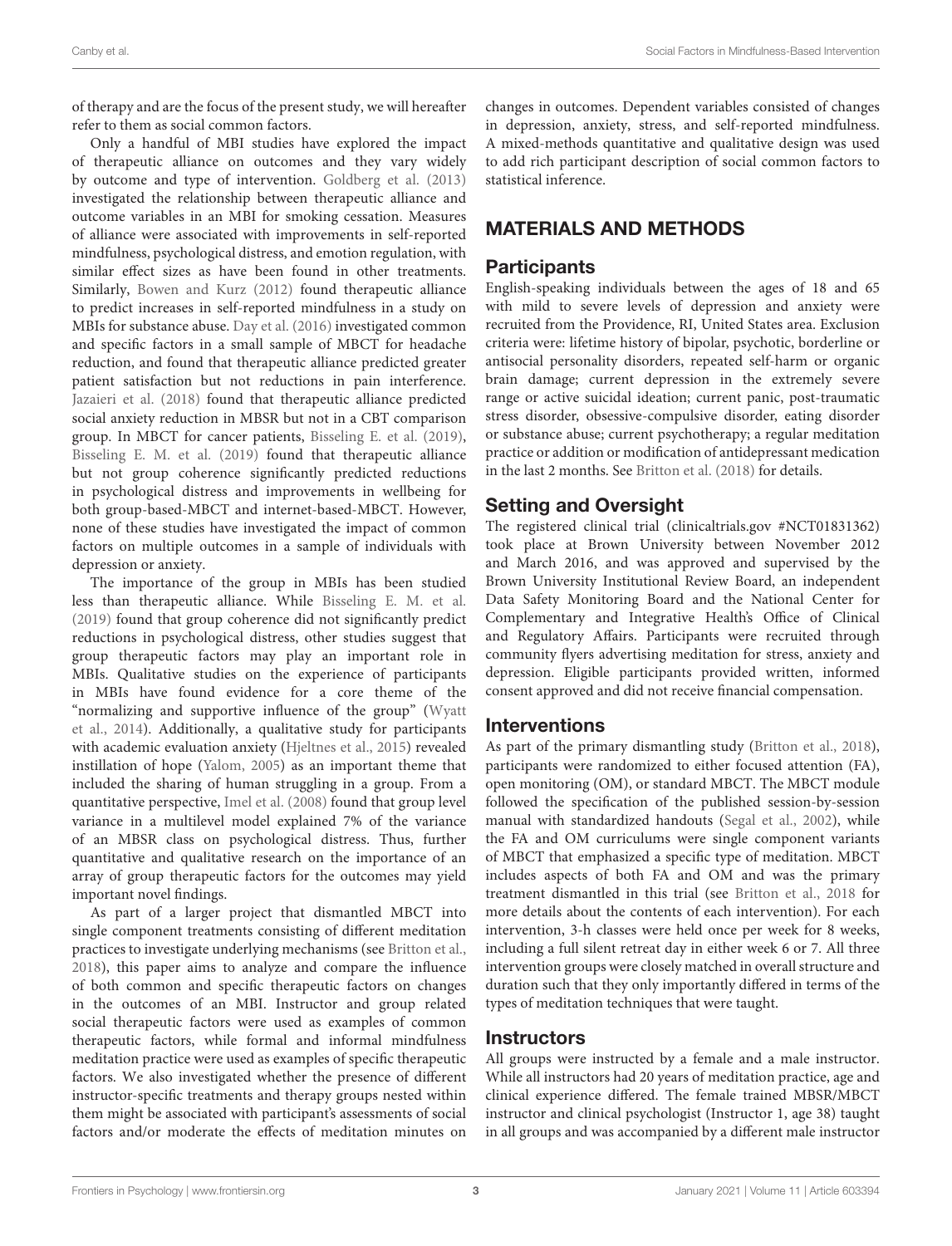in each treatment condition, who specialized in the specific intervention. Instructor 2 (age 33, OM condition) was a former ordained Theravādan Buddhist monk and meditation teacher who specialized in the noting-style of vipassana and had no clinical training. Instructor 3 (age 52, FA condition) was the only full-time clinician, MBSR- and Dialectical Behavior Therapytrained with more than 20 years of experience as a mental health counselor and a background of concentration practices of Theravada Buddhism. Instructor 4 (age 39, MBCT condition) ¯ was a qualified MBSR instructor and research psychologist with Zen Buddhist meditation practice and teaching experience. See [Britton et al.](#page-14-17) [\(2018\)](#page-14-17) for more information on the background of the instructors.

# Quantitative Measures

# The Empathy Scale (ES)

The Empathy Scale ( $\alpha$  = 0.89; [Persons and Burns,](#page-15-24) [1985;](#page-15-24) [Burns](#page-14-18) [and Auerbach,](#page-14-18) [1996\)](#page-14-18) is a 10-item self-report questionnaire that assesses participants' perceptions of the instructor's warmth, genuineness, and empathy. Each item is scored on a 7-point Likert scale, with responses ranging from strongly disagree (0) to strongly agree (6).

## The Working Alliance Inventory (WAI)

The Working Alliance Inventory [\(Horvath and Greenberg,](#page-14-19) [1989\)](#page-14-19) measures therapeutic alliance in terms of tasks (therapeutic activities perceived as relevant and efficacious), goals (agreement on goals of treatment), and bond (mutual trust and rapport). This study, following the example of [Johnson et al.](#page-15-18) [\(2005\)](#page-15-18), used the 20-item version of the WAI, which was administered twice: once in reference to the group instructors (the Participant-Instructor WAI) and once in reference to the other group participants (the Participant-Participant WAI). The scale has three subscales: agreement on tasks (Participant-Instructor  $\alpha = 0.87$ ), agreement on goals (Participant-Instructor α = 0.78), and bond (Participant-Instructor  $\alpha = 0.91$ ; Participant-Participant  $\alpha = 0.92$ ). Only the bond subscale was used in reference to group members. Each item was rated on a 7-point Likert scale (not at all true, 1, to very true, 7).

## The Therapeutic Factors Inventory-19 (TFI-19)

Group therapeutic factors were measured using the Therapeutic Factors Inventory-19 (TFI-19; [Macnair-Semands et al.,](#page-15-21) [2010;](#page-15-21) [Joyce et al.,](#page-15-25) [2011\)](#page-15-25), a measure designed to assess member's perceptions of the presence of four higher-order group therapeutic factors in group therapy: instillation of hope (hope for improvement as a result of the group;  $\alpha = 0.90$ ), secure emotional expression (safety in self-disclosure and emotional expression in group;  $\alpha = 0.82$ ), awareness of relational impact (insight into group interpersonal interactions and personal thoughts, feelings, and behaviors;  $\alpha = 0.83$ ), and social learning (skills learning through the group;  $\alpha$  = 0.58). Items on the TFI are rated using a sevenpoint Likert scale ranging from strongly disagree (0) to strongly agree (6).

## Formal and Informal Mindfulness Practice

Meditation homework was assigned as 45 min per day of formal meditation practice 6 days a week in all treatments. In addition, participants were assigned informal mindfulness exercises throughout the day, such as mindfully brushing teeth or walking. Throughout the intervention, the number of minutes practiced and frequency of informal practice was monitored through daily logs that participants filled out online through Survey Monkey. At 3-month-follow-up, participants filled out the amount and type of formal and informal mindfulness practice that they had practiced since post-course. Formal meditation practice minutes and informal mindfulness frequency were summed cumulatively for each week of the intervention and at follow-up.

## Depression Anxiety Stress Scales (DASS)

The Depression Anxiety Stress Scales [\(Lovibond and Lovibond,](#page-15-26) [1995;](#page-15-26) [Brown et al.,](#page-14-20) [1997;](#page-14-20) [Crawford and Henry,](#page-14-21) [2003\)](#page-14-21) is a 42-item self-report questionnaire that measures depression ( $\alpha = 0.92-$ 0.95), anxiety ( $α = 0.77 - 0.85$ ) and stress ( $α = 0.88 - 0.92$ ). Each item is scored on a four-point scale  $(0 = Did not apply to me at$ all, to  $3 =$  Applied to me very much, or most of the time).

## The Five Facet Mindfulness Questionnaire (FFMQ)

The Five Facet Mindfulness Questionnaire ( $\alpha = 0.91 - 0.94$ ; [Baer et al.,](#page-14-22) [2006\)](#page-14-22) is a 39-item mindfulness scale developed from a factor analysis of items from several preexisting mindfulness scales. The scale delineates mindfulness into five facets: observing, describing, acting with awareness, non-judging of inner experience, and non-reactivity to inner experience, which are summed together to form a total score, which we used in this study. It uses a 5-point Likert scale, with responses ranging from never or very rarely true (1) to very often or always true (5).

## Procedure

Participants filled out all survey measures online through Survey Monkey throughout the intervention and at 3-month-followup. The measures of social common factors (the ES, WAI, and TFI) were administered at post-intervention (week 8). The DASS was administered at baseline and every 2 weeks throughout the intervention (weeks 0, 2, 4, 6, 8), and 3-month-follow-up (week 20). The FFMQ was administered throughout the intervention (weeks 0, 3, 5, 7, 8) and at 3-month-follow-up (week 20). Formal and informal mindfulness practice was logged daily throughout the intervention (weeks 1–8) and again at 3-month-followup (week 20).

Qualitative interview data were gathered at 3-month-followup. Study participants were given structured interviews that queried continued meditation practice and impact of the treatment. Interviews were conducted by study personnel rather than treatment providers to minimize demand characteristics. Interviews were audio recorded and transcribed to facilitate qualitative content analysis using NVivo software. The complete interview protocol can be found in the supplementary material of [Britton et al.](#page-14-17) [\(2018\)](#page-14-17).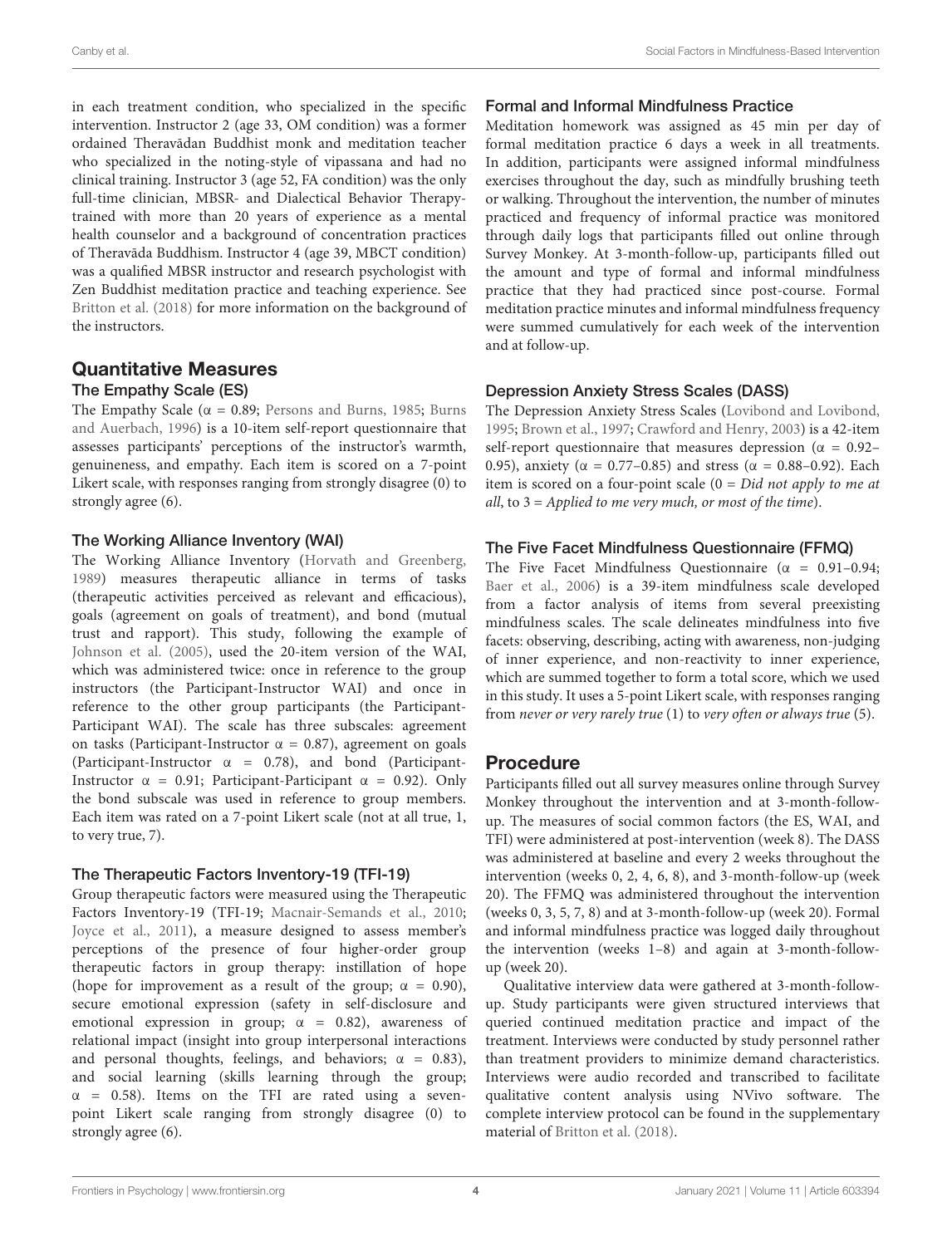## Quantitative Analysis

All analyses were conducted using SPSS 25 and R 4.0. Only participants who completed the intervention were included in analyses. Multilevel growth curve models were constructed using the nlme R package with maximum likelihood estimation. This approach estimates slope and intercept parameters that model each individual's trajectory of change and allow for nested data designs. Separate growth curve models were constructed to model longitudinal changes in depression, anxiety, stress, and mindfulness. Nesting was structured such that time (level one) was nested within each participant (level two), each participant was nested within one of the nine groups (level three), and each group was nested within the three treatment types (level four). Univariate and multivariate model assumptions were investigated for each model.

Growth models without predictors were constructed using an exploratory approach to find the best fitting and most parsimonious model for the effect of time on dependent variables. Model construction began with an unconditional mean model for each outcome to determine the intra-class correlation coefficient (ICC) for each level of the data. Random effects that accounted for no variance were dropped from models. Subsequently, linear and polynomial effects of time were fit to the data as fixed and random effects using deviance statistics to determine whether each additional model parameter improved the fit of the model. Only parameters that significantly improved the fit of the model were maintained in the growth curve model. Additionally, error and variance structures were fit to the data using deviance statistics to determine the most appropriate model.

Predictors were added to the growth curve models to predict change in the dependent variables. Dimension reduction through exploratory factor analysis using principal components extraction was used to reduce the number of related instructor and group variables. One-way ANOVA tests were used to test for differences in predictor variables between the three treatment types/instructors (MBCT, FA, and OM) and the nine treatment groups. Social common factors were added to the growth curve models as time-invariant fixed predictors of model slope and intercept and meditation minutes were added as time-variant predictors of change (see [Singer and Willett,](#page-15-27) [2003\)](#page-15-27). The time variable was measured in weeks, with post-course (8 weeks) set to 0 so that the intercept would be equivalent to the postcourse mean.

# Qualitative Analysis of Social Common Factors

The qualitative analysis was derived from six questions addressing the impact and importance of the intervention to the participant's life, how the participant changed because of the intervention, and the most valuable aspect(s) of the intervention. The importance of social factors in the intervention was directly queried in the fourth question. Participant responses that were unrelated to social factors were not included in this analysis.

Qualitative analysis of interview transcripts employed both a theory-driven and data-driven approach [\(DeCuir-Gunby](#page-14-23) [et al.,](#page-14-23) [2011\)](#page-14-23) to creating codebook categories. The relationship to group categories were both data-driven, such that they emerged from the transcript content, and were inspired by [Yalom'](#page-15-20)s [\(2005\)](#page-15-20) framework for group therapy. The descriptions, inclusion criteria, and exclusion criteria of codebook categories were revised iteratively during the initial stages of the coding process until saturation was reached and no further data-driven categories emerged [\(Guest et al.,](#page-14-24) [2012\)](#page-14-24). Before study personnel applied the coding structure across all transcripts, two rounds of preliminary coding on a subset of transcripts allowed for discrepancies in coding to be discussed until consensus was reached. Codebook categories were applied to all references by two coders, and all discrepancies were discussed until consensus was reached.

# RESULTS

## **Demographics**

One hundred and four participants were randomized into nine groups, consisting of 10–13 individuals each, three for each treatment type. A total of 96 participants completed the interventions and were included in analysis. Sample characteristics were matched across treatment type on age, gender, race/ethnicity, and baseline levels of psychopathology (see [Britton et al.,](#page-14-17) [2018\)](#page-14-17). The total sample had a mean age of  $40.3 \pm 12.8$ , was 73% female, 99% White and 1% Asian, and 7% Hispanic/Latinx and 93% not Hispanic/Latinx. Highest levels of education for the total sample were 2.9% high school only, 53.8% college, 27.9% Master's degree, and 15.4% doctoral degree. Criteria for current Major Depressive Disorder (MDD) was met by 39% of the sample, and 50% met criteria for Generalized Anxiety Disorder (GAD). The majority of the sample had either clinical or subclinical levels of GAD or MDD at the time of enrollment (85.6%), or in the past (93.3%). A third (33.7%) of the sample were taking antidepressant medication. Eighty-eight out of the final 96 participants had complete audio-recordings of the 3-month-follow-up interview.

# Quantitative Results

#### Preliminary Analyses

See **[Table 1](#page-5-0)** for the means and standard deviations of meditation minutes, informal mindfulness frequency, and outcome variables at each time measurement. See **[Table 2](#page-5-1)** for the means and standard deviations of instructor and group factors. Independent variables had no missing data and dependent variables (DASS and FFMQ) had 2.60–3.30% missing data when considering all six time points. All participants had a minimum of three time points present in the data. Missing data was handled with the maximum likelihood procedure in the mixed effects models. No extreme outliers were identified.

Correlation analyses revealed that the four instructor factors (ES, WAI leaders bond, task, and goal) had a range of bivariate correlations between  $r = 0.47$  and  $r = 0.78$ , while the five group factors (WAI members bond, TFI hope, expression, relational, and social) had a range of bivariate correlations between  $r = 0.50$ and 0.78. Exploratory factor analysis using principal components extraction was used to reduce the number of teacher and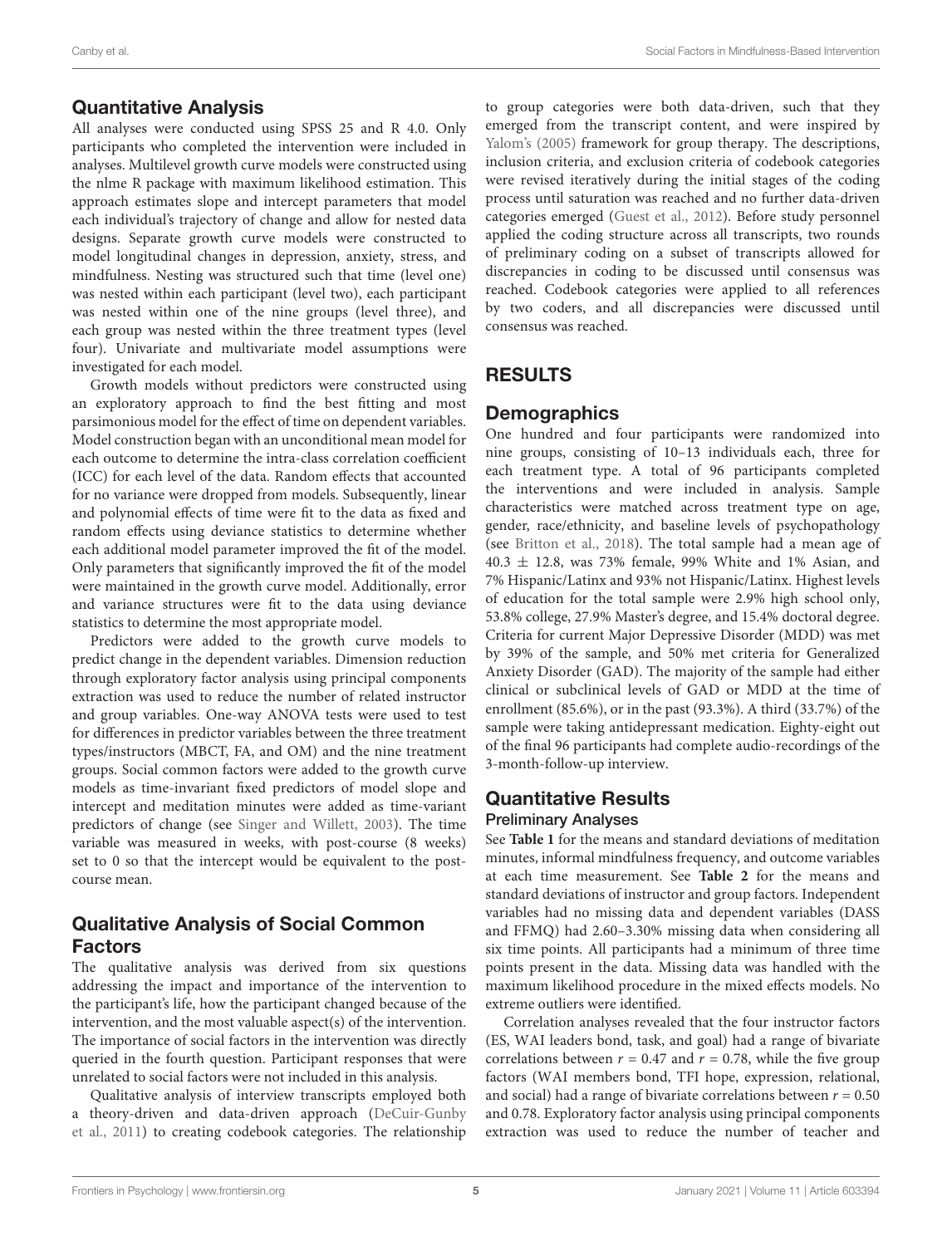<span id="page-5-0"></span>

| <b>Variables</b>                             |              | Time in weeks |                          |                          |                          |                          |                          |                          |                          |         |         |  |  |
|----------------------------------------------|--------------|---------------|--------------------------|--------------------------|--------------------------|--------------------------|--------------------------|--------------------------|--------------------------|---------|---------|--|--|
|                                              |              | 0             | 1                        | $\overline{2}$           | 3                        | 4                        | 5                        | 6                        | 7                        | 8       | 20      |  |  |
| Depression                                   | M            | 23.53         | $\overline{\phantom{a}}$ | 21.74                    | -                        | 20.28                    | -                        | 19.39                    | -                        | 18.35   | 19.30   |  |  |
|                                              | <b>SD</b>    | 7.72          | $\qquad \qquad -$        | 7.75                     | $\qquad \qquad -$        | 6.89                     | -                        | 5.46                     | -                        | 5.38    | 6.98    |  |  |
| Anxiety                                      | M            | 18.66         | $\qquad \qquad -$        | 18.95                    | $\overline{\phantom{0}}$ | 18.04                    | $\overline{\phantom{0}}$ | 17.99                    | $\overline{\phantom{0}}$ | 16.92   | 16.88   |  |  |
|                                              | <b>SD</b>    | 4.21          | $\qquad \qquad -$        | 3.87                     | $\overline{\phantom{0}}$ | 4.05                     | $\overline{\phantom{0}}$ | 4.09                     | $\overline{\phantom{0}}$ | 3.19    | 3.96    |  |  |
| <b>Stress</b>                                | $\mathcal M$ | 28.32         | $\qquad \qquad -$        | 26.75                    | $\overline{\phantom{0}}$ | 24.90                    | $\overline{\phantom{0}}$ | 23.77                    | $\overline{\phantom{0}}$ | 22.84   | 22.59   |  |  |
|                                              | <b>SD</b>    | 7.04          | $\overline{\phantom{a}}$ | 7.04                     | $\overline{\phantom{0}}$ | 6.72                     | $\overline{\phantom{0}}$ | 6.05                     | -                        | 6.10    | 6.78    |  |  |
| <b>Mindfulness</b>                           | $\mathcal M$ | 122.77        | $\overline{\phantom{a}}$ | $\overline{\phantom{a}}$ | 123.08                   | $\overline{\phantom{m}}$ | 129.67                   | $\overline{\phantom{m}}$ | 138.37                   | 144.06  | 144.86  |  |  |
|                                              | <b>SD</b>    | 18.93         | $\overline{\phantom{a}}$ | $\overline{\phantom{a}}$ | 16.75                    | $\overline{\phantom{0}}$ | 18.12                    | $\overline{\phantom{m}}$ | 18.88                    | 18.56   | 19.92   |  |  |
| Cumulative meditation<br>minutes             | M            | 0.00          | 231.72                   | 448.16                   | 671.60                   | 883.19                   | 1093.28                  | 1298.17                  | 1461.30                  | 1620.37 | 2826.89 |  |  |
|                                              | <b>SD</b>    | 0.00          | 78.31                    | 147.75                   | 224.40                   | 299.67                   | 377.61                   | 466.74                   | 528.68                   | 589.77  | 1537.17 |  |  |
| Cumulative informal<br>mindfulness frequency | M            | 0.00          | 3.57                     | 6.92                     | 12.23                    | 18.07                    | 21.93                    | 25.55                    | 28.41                    | 30.73   | 88.36   |  |  |
|                                              | <b>SD</b>    | 0.00          | 4.23                     | 7.61                     | 10.30                    | 13.69                    | 15.60                    | 18.11                    | 20.14                    | 22.11   | 78.77   |  |  |

Week 0 represents baseline, week 8 represents post-course, and week 20 represents 3-month-follow-up. Depression, anxiety, and stress were measured with the Depression, Anxiety, and Stress Scales (DASS). Mindfulness was measured with the Five Facet Mindfulness Questionnaire (FFMQ).

group related factors. Only factors with an eigenvalue above 1.0 were retained. For teacher variables, one factor emerged, which explained 73.16% of the variance of the four measures. For group variables, one factor emerged, which explained 68.19% of the variance of the five measures. These factors were saved in the dataset using the Bartlett approach.

The instructor ratings factor significantly differed by treatment type,  $F(2,93) = 7.18$ ,  $p = 0.001$ , but did not significantly differ by group,  $F(8,87) = 2.04$ ,  $p = 0.051$ . Bonferroni-adjusted post hoc tests found that the FA treatment type/instructor had the highest mean instructor ratings, while the OM treatment type/instructor had the lowest mean instructor ratings. FA and OM mean instructor ratings were significantly different,  $M_d = 0.87$ ,  $SE = 0.23$ ,  $p = 0.001$ , while neither was significantly different from the MBCT treatment type/instructor. Group ratings did not significantly differ by treatment type,

<span id="page-5-1"></span>TABLE 2 | Descriptive statistics for instructor and group related time-invariant predictors.

|                      | М     | SD    |
|----------------------|-------|-------|
| Instructor:          |       |       |
| <b>Empathy Scale</b> | 62.72 | 8.51  |
| WAI leaders bond     | 69.43 | 10.45 |
| WAI leaders task     | 21.58 | 4.72  |
| WAI leaders goal     | 22.09 | 4.30  |
| Group:               |       |       |
| WAI members bond     | 65.61 | 10.76 |
| TFI hope             | 5.58  | 1.13  |
| TFI expression       | 5.21  | 0.96  |
| TFI relational       | 4.30  | 1.32  |
| <b>TFI</b> social    | 4.32  | 1.18  |

WAI, working alliance inventory; TFI, therapeutic factors inventory. Scales were measured at post-course (week 8).

 $F(2,93) = 2.40, p = 0.096,$  or by group,  $F(8,87) = 1.73, p = 0.102$ . Total formal meditation minutes from baseline to follow-up did not differ by treatment type,  $F(2,93) = 0.30$ ,  $p = 0.743$ , or by group,  $F(8,87) = 0.96$ ,  $p = 0.475$ . Total frequency of informal mindfulness practice from baseline to follow-up did not differ by treatment type,  $F(2,93) = 0.24$ ,  $p = 0.789$ , or by group,  $F(8,87) = 1.20, p = 0.311.$ 

#### Construction of Growth Curve Models

Examination of model residuals revealed non-normal residuals and heteroscedasticity in models predicting depression and anxiety. Depression scores at all time points (skew: 1.65, kurtosis: 3.04) and anxiety scores at all time points (skew: 1.67, kurtosis: 3.68) were not normally distributed. As a result, Box-Cox power transformations were used to find an optimal transformation to a normal distribution for these variables as based on maximum likelihood estimation [\(Pek et al.,](#page-15-28) [2018\)](#page-15-28). The Box-Cox power transformation estimates were −1.65 for depression and −2.38 for anxiety, both of which were rounded to −2 to ease interpretability. Since the transformations of  $x^{-2}$  yielded very small values, a constant was added to the transformations so that the transformed values would have a similar range as the untransformed values for depression and anxiety. This led to a transformation for depression of  $8000/x^2$  (range 2.55-40.82,  $M = 24.33$ ,  $SD = 11.25$ ) and a transformation for anxiety of  $6000/x^2$  (range 3.75-30.61,  $M = 20.91$ ,  $SD = 6.95$ ). Note that for the transformed variables, higher scores indicate lower depression and anxiety.

**[Table 3](#page-7-0)** reports the parameters of the growth curve models that were constructed for depression, anxiety, stress, and mindfulness scores before predictors were added to the models. These models describe the effects of time and the nested structure of the data on each of the four outcomes. Note that a lack of group or treatment variance indicates that there was no effect of the nine groups or three treatment types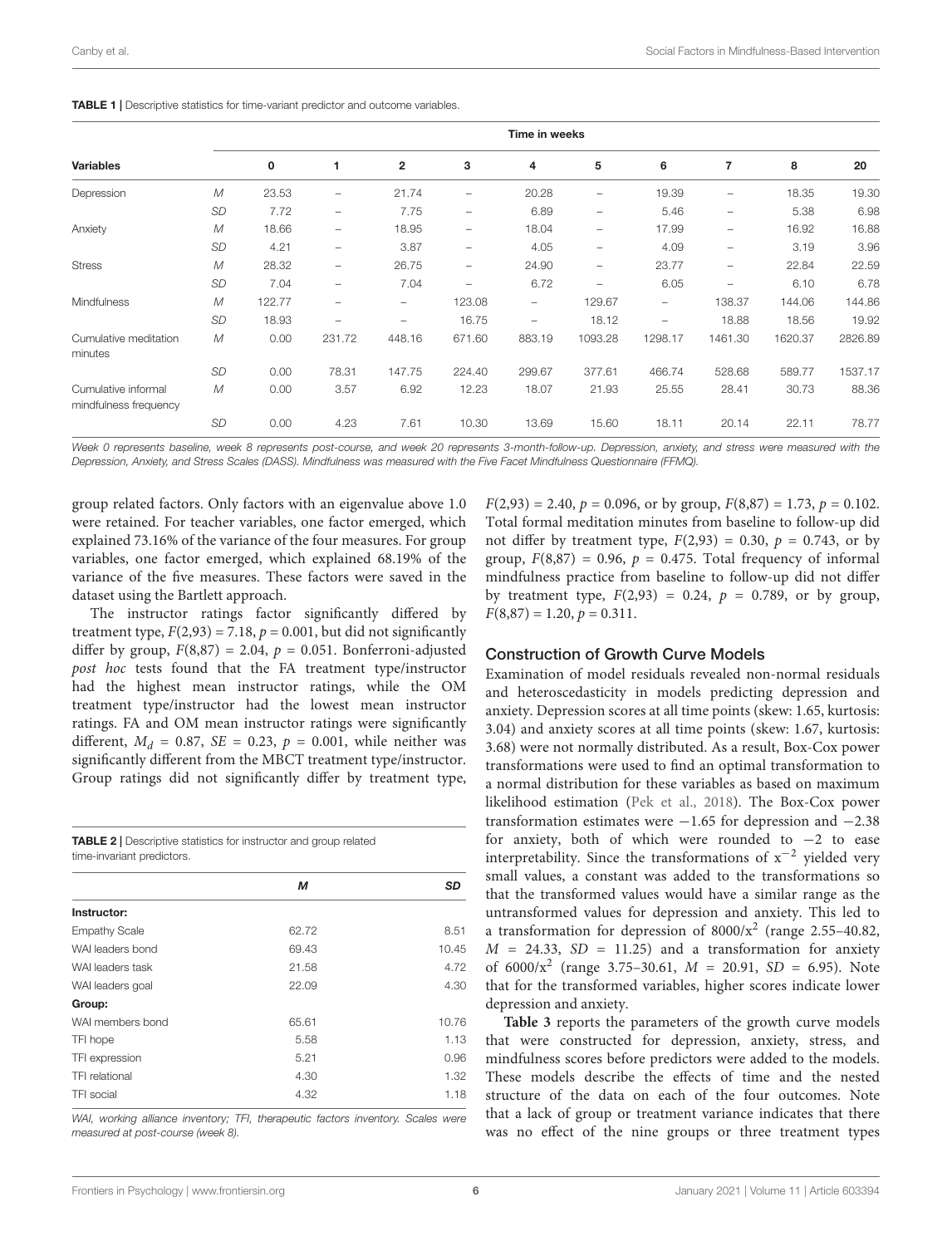on the outcome (depression, anxiety, stress, or mindfulness). Furthermore, significant linear, quadratic, and/or cubic time coefficients indicate that the outcome (depression, anxiety, stress, or mindfulness) significantly changed throughout the intervention and follow-up period.

The construction of these models began by investigating the nested structure of the data. Unconditional mean models for each outcome with random intercepts for participant, group, and treatment were constructed. Random effects that did not explain any variance were removed (ICC < 0.001). For depression scores, 49% of variance was due to individual differences, 3% was due to group differences, and 0% was due to treatment differences. For anxiety scores, 42% was due to individual differences, 0% was due to group differences, and 7% was due to treatment differences. For stress scores, 47% of the variance was due to individual differences, 0% was due to group differences, and 0% was due to treatment differences. For mindfulness scores, 50% of the variance was due to individual differences, 0% was due to group differences, and 0% was due to treatment differences. Interestingly, this means that variation between treatments, when collapsing across all time points, was only found for anxiety scores.

Following this, tests for linear and polynomial effects of time were added to each model and retained when they significantly improved model fit. The growth curve models that provided the best fit to the data had linear and quadratic time coefficients (fixed effects) for depression and stress and linear and cubic time coefficients (fixed effects) for anxiety and mindfulness. Quartic time coefficients were tested but were not significant for any of the models. These models describe the average curvilinear relationship between time and each outcome as a quadratic or cubic equation. Note that time is measured in weeks and centered at post-course. According to the models (see **[Table 3](#page-7-0)**), average depression scores declined from pre-course to postcourse, and stayed approximately the same from post-course to follow-up. Average anxiety scores were flat for the first 2 weeks and then declined at an accelerating rate to post-course, then stayed approximately the same from post-course to followup. Average stress scores had a gradually accelerating rate of decrease from pre-course to post-course to 3-month-follow-up. Average mindfulness scores had an accelerating rate of increase from pre-course to post-course, followed by a slight increase from post-course to 3-month-follow-up. All four outcomes significantly changed.

Random slopes were also tested for linear and polynomial effects of time at each level of the nested data. See **[Table 3](#page-7-0)** for variance estimates and correlations between variance estimates. Allowing variation in the linear slopes across individual participants ( $\sigma^2$  participant time) only significantly improved the models for depression and mindfulness scores, while allowing linear slopes to vary across the nine groups ( $\sigma^2$  group time) only significantly improved the model for depression scores. Allowing variation in quadratic slopes did not improve model fit at any level of analysis, while allowing variation in the cubic slopes at the individual participant level ( $\sigma^2$  participant time<sup>3</sup>) significantly improved the fit of the model for mindfulness scores. The models for anxiety and stress scores were not significantly improved by including any random slopes. Furthermore, none of the models were significantly improved by including variation in treatment slopes. Interestingly, this means that treatment type had no effect on changes in depression, anxiety, stress, or mindfulness scores.

Finally, error and residual variance structures were fit to each model. An autocorrelated error structure significantly improved model fit for the depression ( $p = 0.006$ , phi = 0.20), anxiety  $(p < 0.001, \text{phi} = 0.22)$ , and stress  $(p < 0.001, \text{phi} = 0.20)$  score models. A variance function consisting of the power of the fitted values was the best fit to the data for the depression ( $p < 0.001$ , power = 0.43), and stress ( $p < 0.001$ , power = 1.18) score models, while the best fitting variance function for the anxiety score model estimated variances at each time point. Tests for error and residual variance structure did not converge or did not significantly improve model fit for the mindfulness score model.

#### Assessing Predictors of Change

**[Table 4](#page-7-1)** reports the results of adding predictors of change to the growth models. The individual and group factors were added as time-invariant predictors of post-course intercept and model slopes (linear and quadratic or linear and cubic). Cumulative meditation minutes and informal mindfulness frequency were added to the models as time-variant predictors.

#### **Instructor ratings**

The addition of the instructor factor as a predictor of postcourse intercept and linear and quadratic slope into the growth models for depression and stress was significant. For the depression model, greater instructor ratings were associated with less depression at post-course and a steeper linear decline in depression, but were not associated with the level of curvature in the growth curve line as represented by the quadratic slope. Pseudo  $R^2$  statistics indicated that when compared to the growth curve model for depression without predictors (see **[Table 3](#page-7-0)**), the instructor factor explained 15% of the participant intercept variation ( $\sigma^2$  = 53.50), 20% of the participant slope variation ( $\sigma^2$  = 0.04), and 95% of the group intercept variation ( $\sigma^2$  = 0.16). These Pseudo  $R^2$  statistics should be interpreted with caution as group linear slope variance increased by 14% ( $\sigma^2 = 0.08$ ) and residual variance increased by 3% ( $\sigma^2$  = 3.13).

For the stress model, greater instructor ratings were associated with less stress at post-course, steeper rates of stress reduction as determined by the linear slope, and greater levels of curvature in the line as measured by the quadratic slope. Pseudo  $R^2$  statistics indicated that when compared to the growth curve model for stress without predictors (see **[Table 3](#page-7-0)**), the instructor factor explained 15% of the participant intercept variation ( $\sigma^2$  = 17.65), and 49% of the residual variation in the model ( $\sigma^2 = 0.01$ ).

For the anxiety and mindfulness models, greater instructor ratings were associated with less anxiety and greater mindfulness at post-course, but were not associated with linear or cubic slopes.

#### **Group ratings**

The addition of the group factor as a predictor of post-course intercept and slopes (linear and quadratic or linear and cubic) into the growth models for stress and mindfulness was significant. For the stress model, greater group ratings significantly predicted lower post-course stress ratings, and greater reductions in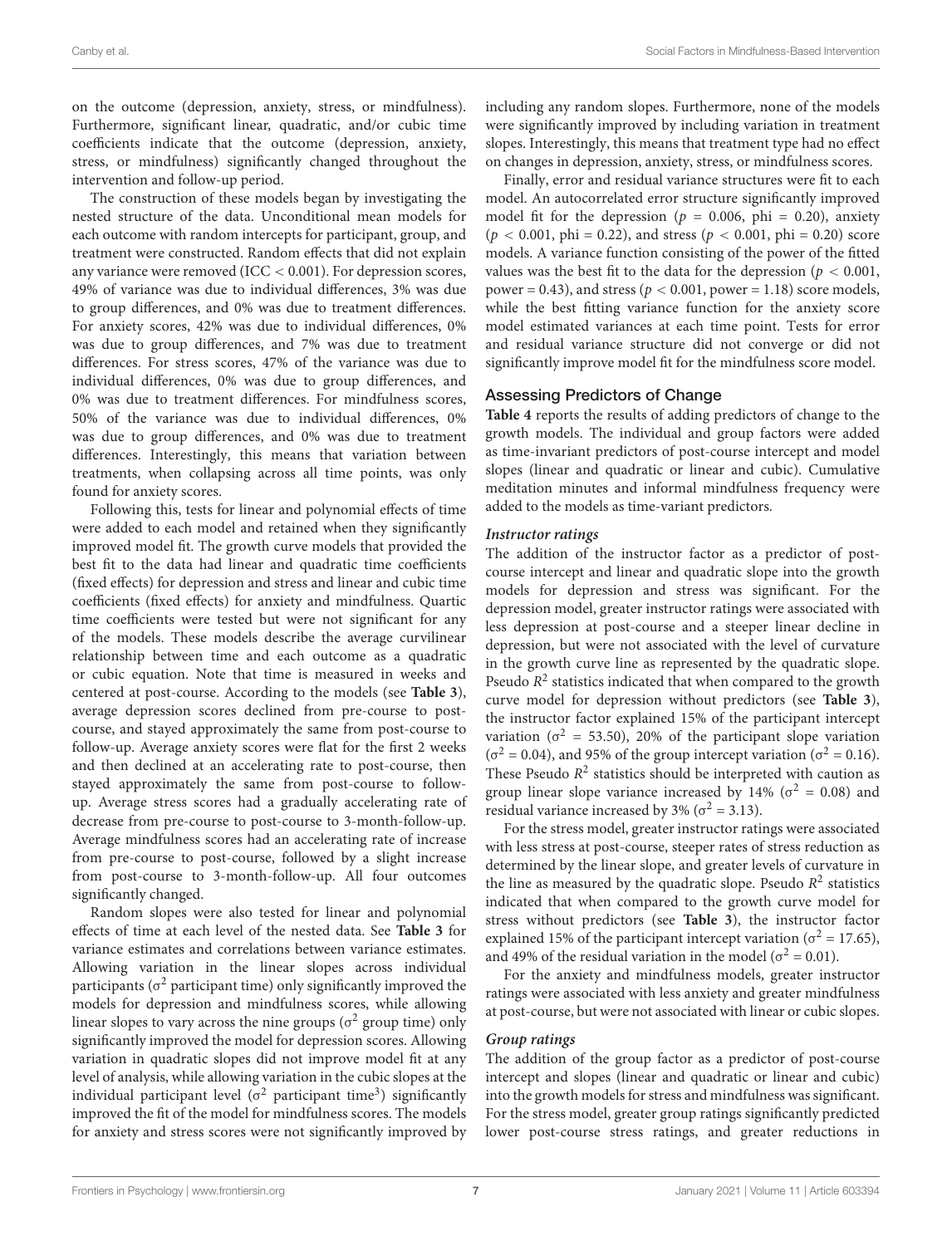stress as measured by the linear slope. Group ratings were not significantly related to the curvature in the line, as measured by the quadratic slope. Pseudo  $R^2$  statistics indicated that when compared to the growth curve model for stress without predictors (see **[Table 3](#page-7-0)**), the group factor explained 9% of the participant intercept variation ( $\sigma^2 = 18.76$ ), while residual variation in the model increased by 4% ( $\sigma^2$  = 0.01).

For the mindfulness model, greater group ratings significantly predicted greater post-course mindfulness ratings, greater increases in mindfulness as measured by the linear slope, and greater levels of curvature in the line as measured by the cubic slope. Pseudo  $R^2$  statistics indicated that when compared to the growth curve model for mindfulness without predictors (see **[Table 3](#page-7-0)**), the group factor explained 18% of the participant

<span id="page-7-0"></span>

| <b>TABLE 3</b>   Growth curve models without predictors of change. |  |  |
|--------------------------------------------------------------------|--|--|
|--------------------------------------------------------------------|--|--|

|                                                                                 | <b>Model 1: Depression</b> | Model 2: Anxiety    | <b>Model 3: Stress</b> | <b>Model 4: Mindfulness</b><br>B (SE) |  |
|---------------------------------------------------------------------------------|----------------------------|---------------------|------------------------|---------------------------------------|--|
| Variable                                                                        | B (SE)                     | B (SE)              | B (SE)                 |                                       |  |
| Intercept                                                                       | $27.29***$ (1.16)          | $22.57***$ (1.17)   | 22.52*** (0.57)        | 143.61*** (1.92)                      |  |
| Time                                                                            | $0.65***(0.11)$            | $0.74***$ (0.13)    | $-0.42***$ (0.04)      | $4.81***$ (0.41)                      |  |
| Time <sup>2</sup>                                                               | $-0.06***(0.01)$           |                     | $0.03***$ (0.01)       |                                       |  |
| Time <sup>3</sup>                                                               |                            | $-0.005***$ (0.001) |                        | $-0.03***$ (0.003)                    |  |
| Variances                                                                       |                            |                     |                        |                                       |  |
| $\sigma^2$ residual                                                             | 3.03                       | 31.47               | 0.01                   | 78.98                                 |  |
| $\sigma^2$ participant intercept                                                | 62.77                      | 18.31               | 20.70                  | 298.64                                |  |
| $\sigma^2$ participant time                                                     | 0.05                       |                     |                        | 9.22                                  |  |
| R (participant $\sigma^2$ intercept, participant $\sigma^2$ time)               | 0.40                       |                     |                        | 0.51                                  |  |
| $\sigma^2$ participant time <sup>3</sup>                                        |                            |                     |                        | 0.0005                                |  |
| R (participant $\sigma^2$ intercept, participant $\sigma^2$ time <sup>3</sup> ) |                            |                     |                        | $-0.47$                               |  |
| R (participant $\sigma^2$ time, participant $\sigma^2$ time <sup>3</sup> )      |                            |                     |                        | $-0.99$                               |  |
| $\sigma^2$ group intercept                                                      | 3.40                       |                     |                        |                                       |  |
| $\sigma^2$ group time                                                           | 0.07                       |                     |                        |                                       |  |
| R (group $\sigma^2$ intercept, group $\sigma^2$ time)                           | $-0.46$                    |                     |                        |                                       |  |
| $\sigma^2$ treatment intercept                                                  |                            | 3.04                |                        |                                       |  |
| Deviance                                                                        | 3923.55                    | 3477.95             | 3422.15                | 4406.33                               |  |
| <b>AIC</b>                                                                      | 3947.55                    | 3501.95             | 3436.15                | 4426.33                               |  |

\*\*\*p  $< 0.001$ .

Higher scores on anxiety and depression scales indicate less anxiety and depression due to box-cox transformation. The time variable was coded such that post-course scores represent the model intercept.

<span id="page-7-1"></span>TABLE 4 | Predictors of changes in depression, anxiety, stress, and mindfulness.

| <b>Predictors:</b>                           | Depression      |            |           | Anxiety       |              |           | <b>Stress</b>  |            |           | <b>Mindfulness</b> |           |      |
|----------------------------------------------|-----------------|------------|-----------|---------------|--------------|-----------|----------------|------------|-----------|--------------------|-----------|------|
|                                              | Deviance (df)   | b          | <b>SE</b> | Deviance (df) | b            | <b>SE</b> | Deviance (df)  | b          | <b>SE</b> | Deviance (df)      | b         | SE   |
| Instructor factor                            | $19.30***$ (3)  |            |           | 4.78(3)       |              |           | $22.22***$ (3) |            |           | $6.98 \sim (3)$    |           |      |
| Post-course intercept                        |                 | $4.02***$  | 0.92      |               | $1.35*$      | 0.60      |                | $-2.32***$ | 0.56      |                    | $4.38*$   | 1.89 |
| X time                                       |                 | $0.93**$   | 0.36      |               | 0.62         | 0.77      |                | $-0.61*$   | 0.26      |                    | 3.26      | 2.43 |
| $X$ time <sup>2</sup>                        |                 | $-0.54$    | 0.37      |               |              |           |                | $0.60*$    | 0.28      |                    |           |      |
| $X$ time <sup>3</sup>                        |                 |            |           |               | $-0.53$      | 0.65      |                |            |           |                    | $-2.05$   | 1.97 |
| Group factor                                 | $7.37 \sim (3)$ |            |           | 3.94(3)       |              |           | $15.78**$ (3)  |            |           | $17.27***$ (3)     |           |      |
| Post-course intercept                        |                 | $2.26*$    | 0.97      |               | 0.98         | 0.60      |                | $-1.73**$  | 0.56      |                    | $7.32***$ | 1.78 |
| X time                                       |                 | $0.66\sim$ | 0.37      |               | 0.83         | 0.78      |                | $-0.65**$  | 0.25      |                    | $5.85*$   | 2.38 |
| $X$ time <sup>2</sup>                        |                 | $<-0.22$   | 0.39      |               |              |           |                | 0.39       | 0.27      |                    |           |      |
| $X$ time <sup>3</sup>                        |                 |            |           |               | $-0.51$      | 0.65      |                |            |           |                    | $-4.10*$  | 1.94 |
| Formal Meditation<br>Minutes $\div$ 1,000    | 0.32(1)         | 0.49       | 0.58      | $4.12*(1)$    | $0.71*$ 0.35 |           | $7.38**$ (1)   | $-0.71**$  | 0.27      | 2.29(1)            | 1.26      | 0.82 |
| Informal Mindfulness<br>Frequency $\div$ 100 | 1.11(1)         | $-0.85$    | 1.00      | $<$ 0.01 (1)  | 0.03         | 0.67      | 0.14(1)        | $-0.12$    | 0.55      | 1.77(1)            | $-2.14$   | 1.53 |

 $~\sim p$  < 0.10,  $~p$  < 0.05,  $~^{**}p$  < 0.01,  $~^{***}p$  < 0.001.

Higher scores on anxiety and depression scales indicate less anxiety and depression due to box-cox transformation. For time-invariant predictors, interactions with effects of time refer to predictions of change, while time-variant predictors were entered directly into the model. Time variables were divided by their standard deviation so that interactions with each exponent of time would be on the same scale. All time variables were coded such that the model intercept is the post-course time-point.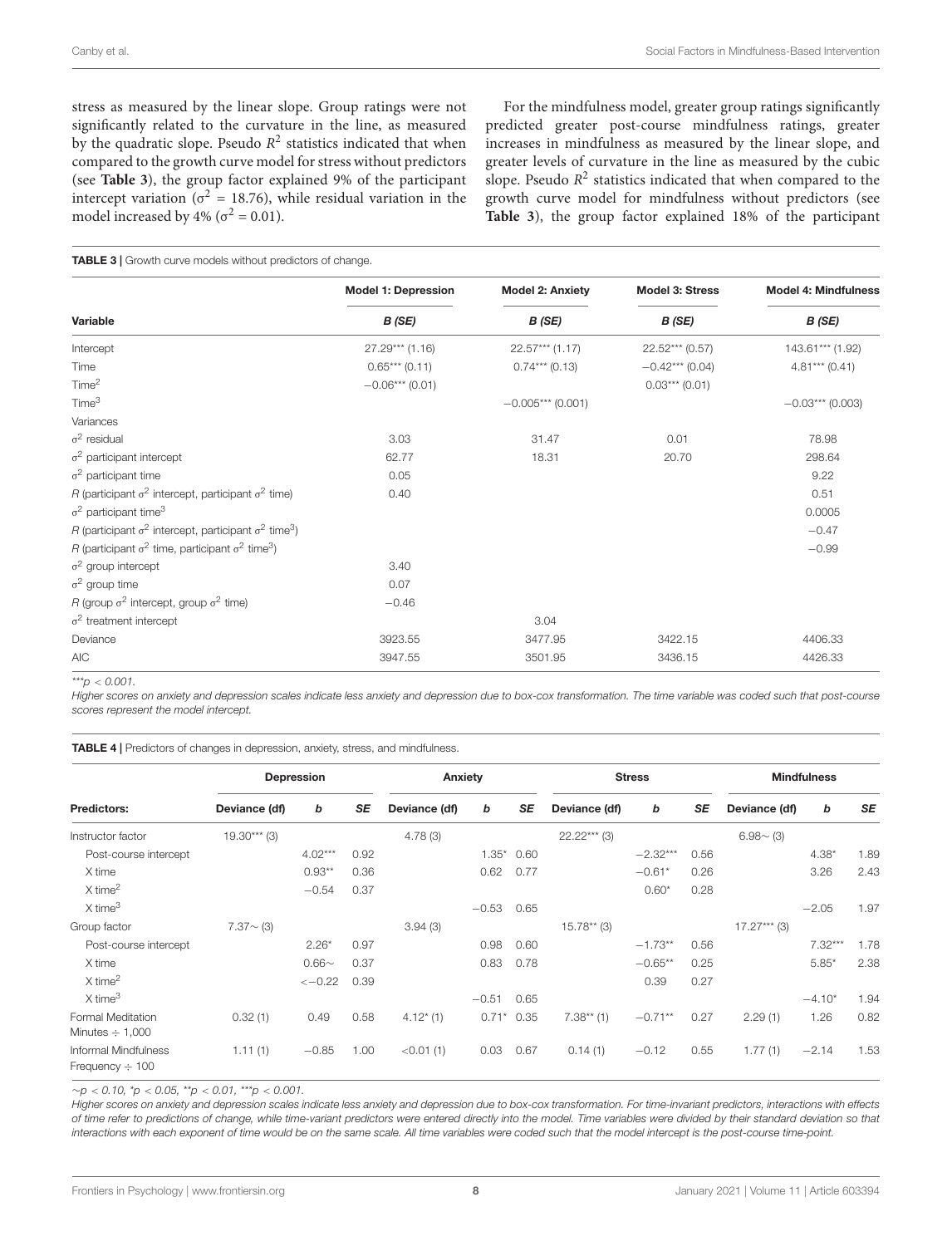intercept variation ( $\sigma^2 = 245.52$ ), 11% of linear slope variation ( $\sigma^2$  = 8.23), 9% of cubic slope variation ( $\sigma^2$  = < 0.01) and 0% of residual variation in the model ( $\sigma^2$  = 78.98).

For the depression model, greater group ratings were associated with lower depression scores at post-intervention, but were not associated with linear or quadratic slope. The group factor was not associated with the post-course intercept or slopes for anxiety.

#### **Formal meditation practice**

The addition of cumulative formal meditation practice minutes as a time-variant predictor into the models for anxiety and stress was significant, but was not significant for the depression and mindfulness models. For anxiety, the cumulative amount that participants meditated was associated with lower anxiety when considering all time points ( $b = 0.001$ ,  $SE = 0.0003$ ,  $p = 0.043$ ). Pseudo  $R^2$  statistics indicated that when compared to the growth curve model for anxiety without predictors (see **[Table 3](#page-7-0)**), cumulative meditation minutes explained < 0.01% of the participant intercept variation ( $\sigma^2$  = 18.29), and 1% of the residual variation in the model ( $\sigma^2 = 31.11$ ), whereas the variance in treatment increased by 5% ( $\sigma^2$  = 3.19). For stress, the cumulative amount that participants meditated was associated with lower stress across all time points ( $b = -0.001$ ,  $SE = 0.0003$ ,  $p = 0.009$ ). Pseudo  $R^2$  statistics indicated that when compared to the growth curve model for stress without predictors (see **[Table 3](#page-7-0)**), cumulative meditation minutes explained 4% of the participant intercept variation ( $\sigma^2$  = 19.84), and 38% of the residual variation in the model ( $\sigma^2 = 0.01$ ).

Since the three treatment types practiced different forms of meditation, treatment type was also added to each model as a dummy coded interaction term with meditation minutes. This did not improve model fit for any of the models (depression:  $\chi^2$ Change (4) = 3.14,  $p = 0.535$ ; anxiety:  $\chi^2$ Change (1) = 3.37,  $p = 0.066$ ; stress:  $\chi^2$ <sub>Change</sub> (4) = 4.37,  $p = 0.358$ ; mindfulness:  $\chi^2$ <sub>Change</sub> (4) = 5.20, p = 0.267), and none of the dummy coded treatment-meditation interaction terms were significant.

#### **Informal mindfulness frequency**

The addition of cumulative informal mindfulness practice frequency as a time-variant predictor was non-significant for all models. Within these models, informal mindfulness practice frequency had no relationship to changes in depression, anxiety, stress, or mindfulness.

#### Predictor Comparisons

Akaike information criteria (AIC) statistics were used to compare models with different predictors such that lower AIC values indicate better model fit. For depression, the instructor ratings factor provided the best fit to the data (AIC = 3934.25) followed by the group ratings factor ( $AIC = 3946.18$ ). Both instructor and group had better fit than the depression growth model without predictors (AIC = 3947.55), while informal mindfulness frequency (AIC = 3948.46) and formal meditation minutes (AIC = 3949.23) had worse fit.

For anxiety, the model with formal meditation minutes provided the best fit to the data (AIC = 3499.84), which was

the only predictor leading to a better fit than the growth model without predictors (AIC = 3501.95). The instructor factor (AIC = 3503.17), informal mindfulness frequency  $(AIC = 3503.95)$ , and the group factor  $(AIC = 3504.01)$  resulted in similarly poor model fit.

For stress, the model with the instructor ratings factor provided the best fit to the data (AIC = 3419.93), followed by the model with the group ratings factor (AIC =  $3426.38$ ), and the model with formal meditation minutes (AIC = 3430.77). Only the model with informal mindfulness frequency (AIC = 3438.01) had a worse fit than the stress growth model without predictors  $(AIC = 3436.15)$ .

For mindfulness, the model with the group ratings factor provided the best fit to the data (AIC =  $4415.06$ ), followed by the model with the instructor ratings factor ( $AIC = 4425.35$ ). The models with formal meditation practice  $(AIC = 4426.04)$ and informal mindfulness frequency (AIC =  $4426.56$ ), had approximately the same fit as the mindfulness growth model without predictors  $(AIC = 4426.33)$ .

## Qualitative Results

Eighty-eight participants provided qualitative interviews. Among these, 67 (76%) mentioned group social factors and 32 (36%) mentioned instructor social factors as active ingredients of the program (see **[Figure 1](#page-9-0)**). Social factors reported during these interviews include five types of therapeutic alliance with the instructors and six types of therapeutic alliance with the group. In addition, participants also provided a critical perspective on the influence of instructors and the group.

#### Relationship to Group

#### **Bonding**

Eighteen participants (20%) stressed the importance for them of bonding with the group in terms of generating a sense of community, closeness, (emotional) connection and inclusion; a feeling of being cared for; and a protective environment for openly sharing with and being compassionate to each other. One participant noted that "the sense of community gives people belonging and gives people more comfort in accepting and trying something new." Participants also made connections between bonding and recognizing that they are not alone in their struggles. For example, one participant stated that "I always feel less alone, more connected, realizing that there are other people struggling with the same issues that I have." Other participants reported making friends in the class or feeling "a depth of connection with them" when encountering them outside of class.

#### **Empathy and compassion**

Sixteen participants (18%) observed that everybody was affected differently, that "everybody has their own things," and that other people also struggled. These observations about the group increased participants' compassion, and helped them to be "more kind and considerate to others." One participant noted that "the interaction between the people within the group was extremely helpful because you learn from other people's experiences," hearing "what they were doing and how they'd used it in their personal life [. . .] was very meaningful." Others stressed how the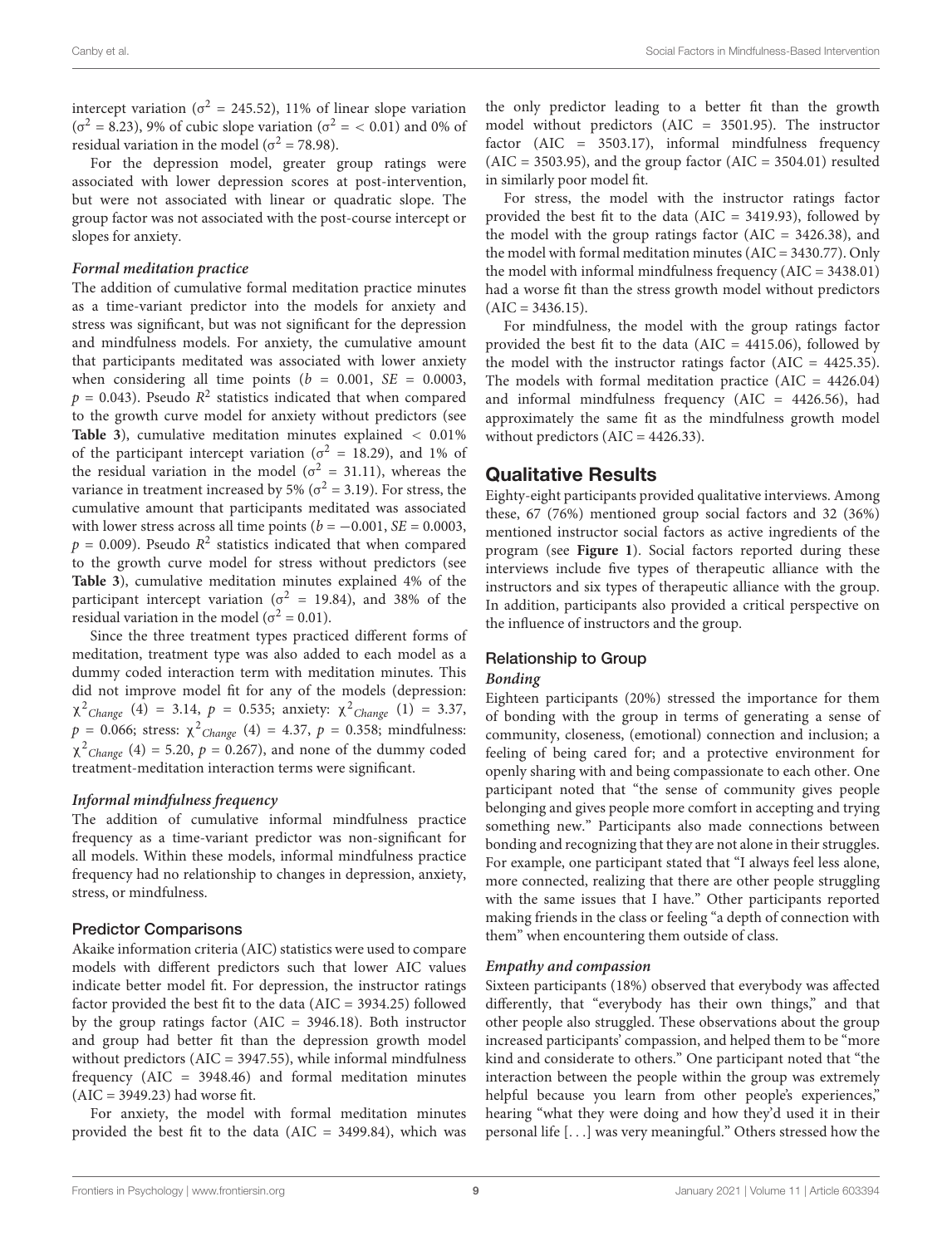

<span id="page-9-0"></span>group was courageous in their honesty and "open about their vulnerabilities."

#### **Experiencing similar or same emotions**

Nineteen participants (22%) mentioned experiencing similar or same emotions, which included struggling with the same issues. Participants also acknowledged how talking about these struggles with each other every week helped them to keep from giving up "because it's nice to feel like you're not going through this alone." Furthermore, "most people need to be part of the group" because "it's very, very difficult to do it on their own." Numerous participants used the phrase "going through" to signal the perception of a shared experiential process or similar emotions. Validation of one's own "experiences, fears, limitations," feelings, emotions or universal problems, feeling that participants were "in the same boat," and "normalizing mental distress" were also cited as important aspects of the course.

#### **Secure expression of emotions**

Being able to securely express emotions was appreciated by thirteen participants (15%), because "that helped us all relate to each other and connect and get through this process together." "Everybody felt really comfortable" and in "a very nice environment." Participants were "willing to talk about deeply personal issues." This openness was possible because of "trust," a "palpable respect among the participants," a nonjudgmental "atmosphere" of acceptance. Recognizing a degree of feeling "comfortable with each other" was essential to openness within the group, being open and vulnerable was also sometimes challenging.

#### **Accountability and working alliance**

Twelve participants (14%) mentioned various ways in which they were held accountable, including the homework and doing the practices. However, most of the comments concerned accountability with respect to the group. Participants felt that the

structure of the group and the routine of meeting weekly were helpful, as they "owed it to them to be present." Some participants stated that they needed the group for "remaining active," to put time aside, or to solidify the meaningfulness of the practice.

#### **Learning aspects**

Ten participants (11%) appreciated learning about others' experiences, especially about "how they'd used [mindfulness] in their personal life." Given that each program included multiple practices, participants were often interested to hear the impacts and benefits associated with specific practices. Such statements were encouraging for some participants, and others framed them as adding "to my experience or my understanding or my appreciation" of the practice.

#### **Criticisms of the group**

However, nine participants (10%) also reported negative or critical aspects of the group. Two of these participants expressed difficulties connecting with the group on account of a significant difference in age from the other participants, which for one "was a bit of a barrier to maybe making friends." Other participants said the group aspect "felt a little forced" or compared the challenge of "having to talk to people about my experience" to "being in high school again. I just felt like I was sort of on the sidelines." One participant was critical that there was too much discussion during group time, or that certain participants "dominated the class" and were "the center of attention," with the result that this participant put her head like a turtle back into her "own shell."

## Relationship to Instructor or Therapeutic Alliance With Instructor

#### **Instructor personality**

Nine participants (10%) described the instructors' personalities as influential upon their experience. For example, they identified the temperament of Instructor 1 as "hilarious," "down to earth," and "realistic." Hence, Instructor 1 was also perceived as confident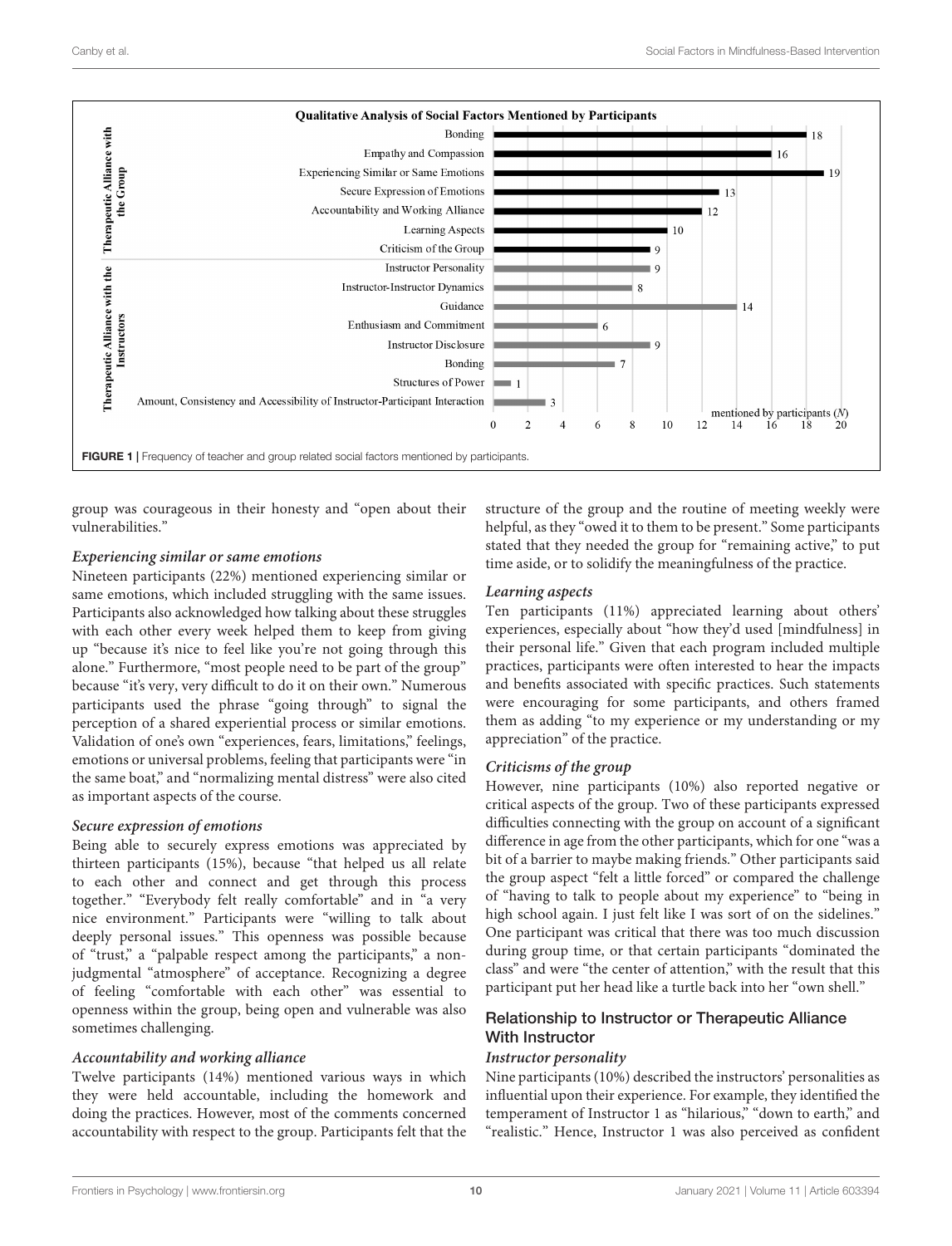and self-accepting which helped three participants in their progress. One participant noted about Instructor 1 that "when she admits her faults, you see she's human." One participant referred to Instructor 2's biography and described him being more "a translator, he wasn't a facilitator in this kind of thing." Instructor 3 was described as "the sweetest, kindest, nicest person I've ever met" and "so calm and relaxing." Instructor 4 was not described individually in his personality.

#### **Instructor-instructor dynamics**

Eight participants (9%) also described how the two instructors in their group contrasted or complemented each other. Some mentioned the value of having two instructors because they brought different personalities, approaches and perspectives, such as Instructor 1 and Instructor 4. One participant criticized the dynamic between Instructor 1 and Instructor 2, who "had a tendency to [.] bicker, and I thought that that was really unprofessional."

#### **Guidance**

Fourteen participants (16%) commented on the instructors' general skill sets and their experiential approach toward teaching meditation, being non-judgmental and dealing with difficult emotions. Participants perceived positively the invitation to choose freely among practices, a sense of help in the form of care or compassion, and how the instructors communicated their knowledge and prepared course materials from a scientific perspective. Participants also stated that the instructors provided good descriptions and explanations, using quotes, concrete suggestions, neuroscientific background, and easy to understand examples.

#### **Enthusiasm and commitment**

The instructor's enthusiasm and commitment to the practice and group were mentioned by six participants (7%). Instructors were described as "dedicated" and "engaged" and "enthusiastic." One participant mentioned the amount of joy and playfulness the class had to offer.

#### **Instructor disclosure**

Instructors' self-disclosing about their own experiences was another approach that helped facilitating a sense of similarity between instructor and nine participants (10%). For example, participants appreciated hearing one instructors disclose "'I was struggling so much', it's like: 'Oh good, it's not just me."' Others described benefiting from knowing that "there is someone who feels the same" as they do.

#### **Bonding**

Bonding was apparent in seven participants (8%), indicated by the resemblance felt between instructor and participant, a feeling of love, or of closeness. Participants appreciated how being "around people that have similar issues [. . .] makes me feel more hopeful," or how an instructor "really made it very comfortable for people to say anything." In contrast, another instructor was criticized by a participant about not being able to facilitate open conversations because the instructor did not share personal stories. One participant described a lack of bond, saying "I didn't feel this caring warmth coming from them in a way that would have made me feel safer."

#### **Structures of power or constraint**

Only one participant (1%) commented on the power dynamic between the instructors and the participants, explaining it by contrasting participants' vulnerability and the structure the instructors provided. This makes the instructor responsible "because you're with a bunch of strangers and the only really solid structure is the instructor."

#### **Amount, consistency or accessibility of instructor-participant interaction**

Instructor availability and accessibility was also rarely mentioned as an active ingredient. While two participants found it helpful to be able to ask questions during the course, another participant criticized the instructors' lack of response and availability outside of the weekly meetings.

# **DISCUSSION**

This project used a mixed-method design to investigate the contribution of social common factors to clinical outcomes of a Mindfulness-Based Intervention and compare them to the specific effects of mindfulness practice. The quantitative results from this study found that both instructor and group r elated social common factors and meditation minutes were important predictors of outcome changes in MBIs, while different styles of meditation had no effect on outcomes. The qualitative results expand on and illustrate the social factor findings, providing rich descriptions of the ways in which instructor and group social dynamics impacted participants.

## Treatment and Instructor Differences

This investigation took place in the context of a dismantling study of MBCT involving three treatment types that involved different forms of meditation practice and were taught by different instructors. Interestingly, while all four outcomes (depression, anxiety, stress, and mindfulness) significantly changed throughout the intervention and follow-up period, results indicated that the division into three treatment types did not account for any of the variance of changes in any of the outcomes. While treatment types accounted for some variance in anxiety scores when collapsing across all time points, no treatment type variation was found when considering the effects of time, indicating that the treatment type intercept variance in anxiety scores could be explained by baseline differences. Although the lack of differences in treatment types for outcome changes was not hypothesized, it is in line with the research questions of the present analysis given that forms of meditation practice are a form of specific effect. Thus, these findings suggest that the specific effects of forms of meditation, especially FA meditation in comparison to OM meditation, may not be important for intervention-related changes in depression, anxiety, stress, and mindfulness.

Treatment differences were found, however, for instructor ratings. The groups that were in the FA treatment condition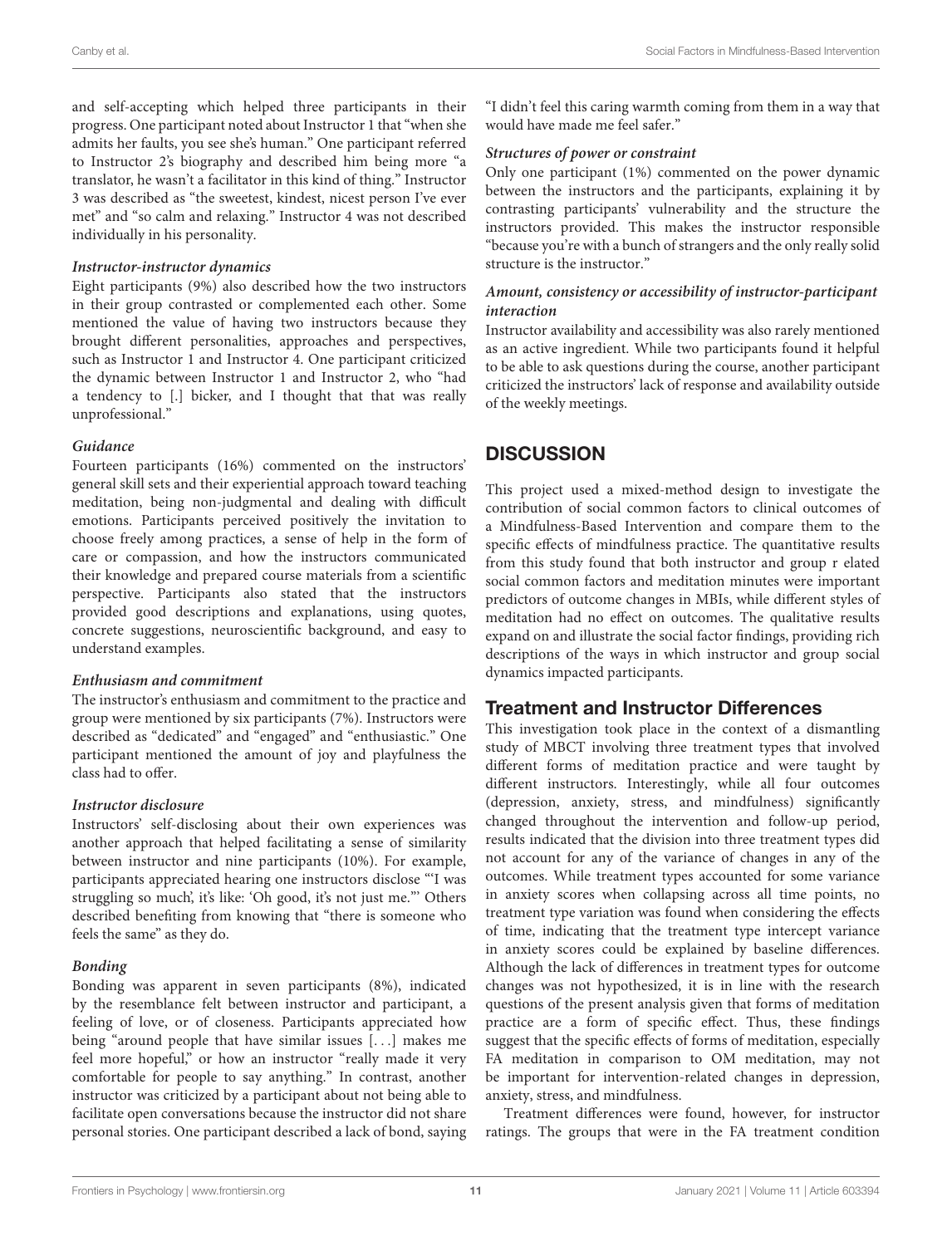with Instructors 1 and 3 showed significantly higher instructor ratings than the participants in the OM treatment condition with Instructors 1 and 2. As previously mentioned, Instructor 3 was the only full-time clinician, while Instructor 2 was a former Buddhist monk with no clinical experience or training. Since this study confounded treatment condition with instructors, differences in instructor ratings could stem from differences in the meditation practice or differences related to the instructors. However, given that these instructors differed especially on clinical experience, and participants in the groups with the instructor with the most clinical experience also had the highest instructor ratings, these results suggest that instructor's clinical experience beyond mere meditation practice experience may be key to the development of social bonds and working alliances with students.

## Instructor Alliance

Within the quantitative findings, instructor ratings significantly predicted changes in depression and stress, but not anxiety or mindfulness. These findings are in line with the results of other studies on MBIs that found a relationship between therapeutic alliance with the instructor and psychological distress [\(Goldberg](#page-14-11) [et al.,](#page-14-11) [2013;](#page-14-11) [Bisseling E. et al.,](#page-14-13) [2019\)](#page-14-13), yet our findings are more specific as we distinguish between depression, anxiety, and stress whereas other studies do not. For example, [Goldberg et al.](#page-14-11) [\(2013\)](#page-14-11), found a relationship between instructor alliance and the DASS total score, but did not examine the depression, anxiety, and stress subscales separately.

The qualitative data illustrated the importance of the relationship with the instructor for participants in their own words. Qualitatively, 8% of participants emphasized the importance of bonding with the instructor, specifically in the sense that instructors made them feel comfortable to selfdisclose or participants felt cared for by instructors. Participants also emphasized the importance of instructor guidance (16%), enthusiasm and commitment (7%), and instructor self-disclosure (10%). Ten percent of participants mentioned the personality and experience of the instructor as important. Instructor humor, kindness, genuineness, confidence, self-disclosure, enthusiasm, commitment to the practice, engagement, and self-acceptance were all mentioned by participants as helpful characteristics.

Whereas [Bowen and Kurz](#page-14-6) [\(2012\)](#page-14-6) and [Goldberg et al.](#page-14-11) [\(2013\)](#page-14-11) found that instructor alliance predicted increased mindfulness in an MBI, the present study did not replicate their finding. Furthermore, our study did not find a link between therapeutic alliance and anxiety, indicating that other intervention components may be more important for anxiety reduction. A previous study on CBT therapy for individuals with social anxiety found no relation of working alliance with reductions in anxiety [\(Mörtberg,](#page-15-29) [2014\)](#page-15-29). On the other hand, another study found a consistent link over time between therapeutic alliance and anxiety reduction in a group CBT [\(Norton and Kazantzis,](#page-15-30) [2016\)](#page-15-30). Yet, when comparing group CBT with group MBSR for participants with social anxiety, working alliance was an important predictor of symptom reduction for MBSR not CBT [\(Jazaieri et al.,](#page-15-22) [2018\)](#page-15-22). As the above-mentioned results provide conflicting findings,

further research is needed to understand the link between therapeutic alliance with the instructor in MBIs and specific symptom reduction.

# Group Therapeutic Factors

Our study also found that group ratings, including instillation of hope, bonding with members, secure emotional expression, awareness of relational impact and social learning significantly predicted changes in stress and mindfulness, but not in anxiety or depression. While measured with different outcomes than the findings of [Bisseling E. et al.](#page-14-13) [\(2019\)](#page-14-13), who found that group cohesion did not predict a reduction in psychological distress during an MBI, our results are in line with theirs considering that psychological distress is often synonymous with symptoms of depression and anxiety. We found a lack of an effect of group therapeutic factors on depression and anxiety, while group therapeutic factors specifically affected participant's improvements in stress and mindfulness. While anxiety and depression are clinically relevant descriptions of several symptoms that might need specific help of a clinician, self-reported stress can be reduced especially when engaging with similarly stressed group members. Group dynamics and conversations on how to be mindful in daily life might lead to reporting greater mindfulness after treatment. Our study is the first to examine the impact of group therapeutic factors across different outcomes of an MBI, while differentiating between instructor and group, hence, more research is needed to understand the observed differences.

Qualitatively, many participants emphasized the importance of community, bonding and belonging when discussing the importance of the group. This is in line with previous qualitative findings emphasizing the importance of the group for support and validation [\(Wyatt et al.,](#page-15-23) [2014\)](#page-15-23). Realizing that the other participants were struggling as much and with the same problems and issues was reported as a powerful experience for many. Participants also mentioned a comfortable and non-judgmental atmosphere and a feeling of trust and respect between the group members that enabled participant's willingness to talk openly, thus underscoring a link between bonding and secure emotional expression. Experiencing of similar emotions was described as important in that participant's felt validated by understanding that they all experienced similar difficulties and could work through these difficulties together. Observing others' struggles helped to normalize participant's own issues. Furthermore, participants reported reductions in shame through the recognition that they were not alone in their suffering and that others experienced similar feelings and were able to develop self-acceptance of those feelings (such as in [Hjeltnes et al.,](#page-14-15) [2015\)](#page-14-15).

Regarding empathy and compassion, participants gained insight into other participants' problems and perspectives, which helped them to appreciate the practice of meditation more and to become more kind to each other. Some felt a willingness to help or a feeling of concern for each other. Thus, the group process in itself may support participant's experiences of greater empathy and compassion for others, which has been found to increase through MBIs [\(Luberto et al.,](#page-15-31) [2017\)](#page-15-31). Finally, a few participants mentioned the value of learning about others'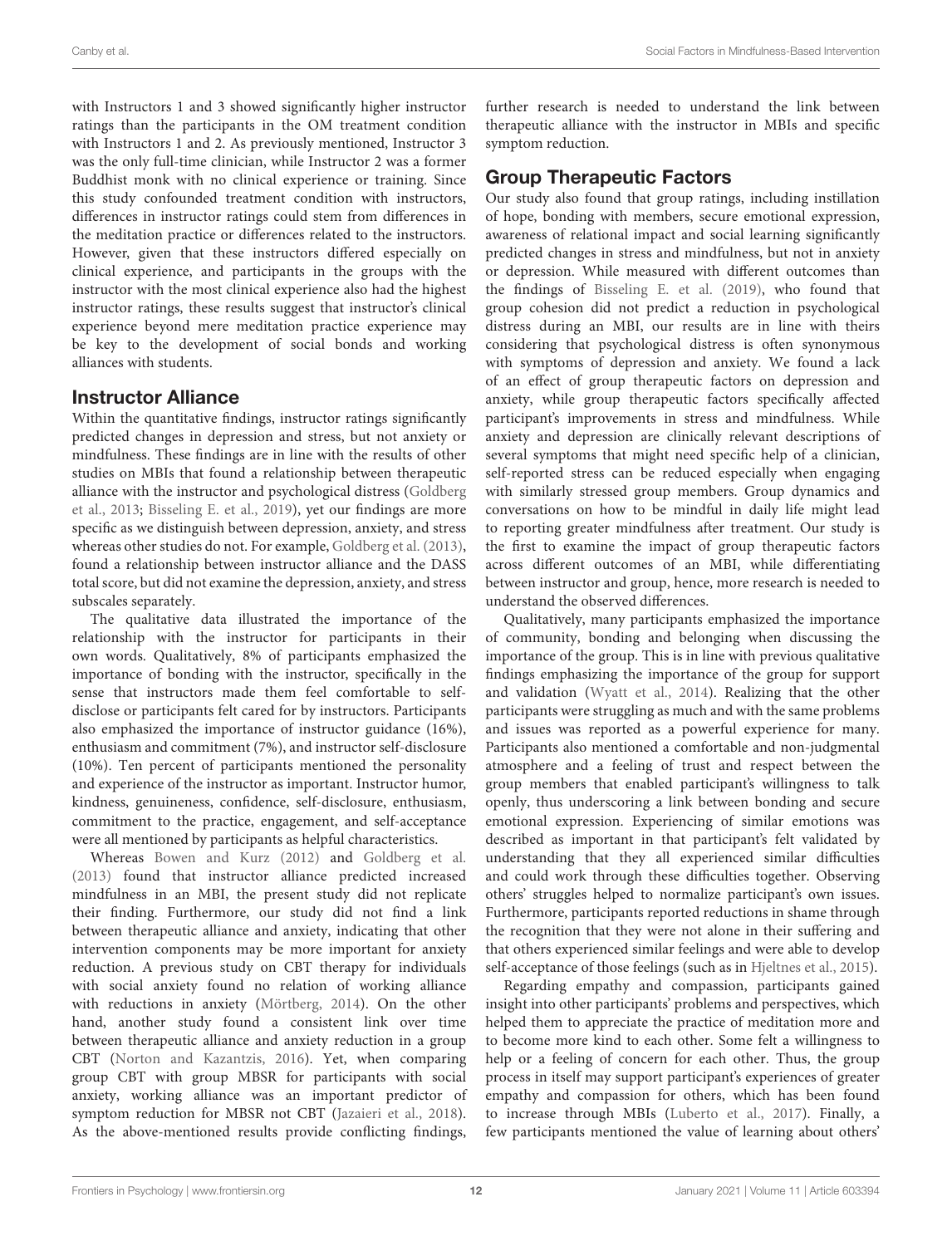experiences, especially regarding different meditation practices and their application to personal life.

## Mindfulness Practice

Formal meditation minutes were associated with changes in anxiety and stress, while unrelated to changes in depression and mindfulness. Informal mindfulness frequency was not predictive of any outcomes. The finding of a relationship between formal meditation practice and changes in anxiety and stress may be the result of the calming and grounding effects of meditative practices. Interestingly, however, the style of meditation did not moderate these relationships, as FA meditation is often considered to be a more calming and grounding practice than OM meditation, which is more insight oriented [\(Britton et al.,](#page-14-17) [2018\)](#page-14-17).

It is interesting that formal meditation minutes were unrelated to improvements in depressive symptoms, as MBCT is specifically designed to be effective for depression relapse reduction [\(Segal et al.,](#page-15-1) [2002;](#page-15-1) [Williams et al.,](#page-15-3) [2014\)](#page-15-3). Our findings suggest that the results of MBCT on depressive symptoms may instead be the result of common factors or the elements of cognitive therapy that are incorportated into MBCT. This would align with the findings of [Williams et al.](#page-15-3) [\(2014\)](#page-15-3), who found that MBCT with and without meditation were equally effective for depressive relapse prevention.

The findings that neither formal meditation minutes nor informal mindfulness practice was associated with changes in mindfulness scores, while changes in mindfulness were predicted by group ratings, is striking considering that selfreported mindfulness, by definition, is believed to be the result of mindfulness practice (e.g., [Baer et al.,](#page-14-4) [2008\)](#page-14-4). Our findings, especially when combined with those of [Visted et al.](#page-15-10) [\(2014\)](#page-15-10), suggest that increases in self-reported mindfulness in MBIs may not specifically be the result of mindfulness practice and may often result from social common factors. This overall conclusion is supported by both [Bowen and Kurz](#page-14-6) [\(2012\)](#page-14-6) and [Goldberg et al.](#page-14-11) [\(2013\)](#page-14-11), who both found that therapeutic alliance predicted self-reported mindfulness improvements in an MBI. However, this conclusion is not entirely consistent with previous research, indicating that further investigation is needed to resolve disparate findings. For example, [Bowen and Kurz](#page-14-6) [\(2012\)](#page-14-6) found a relationship between home meditation minutes and mindfulness at post-treatment, while [Baer et al.](#page-14-4) [\(2008\)](#page-14-4) found that meditation experience in a sample of long-term meditators was correlated with four out of the five FFMQ subscales. Additionally, long term meditation practice could have a greater effect on selfreported mindfulness than short term practice. While further research is needed in this area, the presence of social elements in nearly all aspects of contemplative instruction may make separating social common factors from the effects of meditation a challenging endeavor.

Model comparisons revealed that social common factors exerted greater influence on changes in depression, stress, and mindfulness than specific mindfulness practice-related factors, while formal meditation exerted a greater influence on changes in anxiety than social common factors. These results suggest that MBIs may be effective due to both common and specific factors

(i.e., social common factors and meditation), although for all outcomes except for anxiety, common factors exerted stronger effects. Our finding about the strength of social common factors challenges the typical assumption that meditation practice itself is the main active ingredient in MBIs such that more practice should be more beneficial for participants. This assumption is further challenged when our results are taken together with the previously mentioned comparisons of MBIs with similarly effective active control groups lacking meditation [\(MacCoon](#page-15-7) [et al.,](#page-15-7) [2012;](#page-15-7) [Rosenkranz et al.,](#page-15-8) [2013;](#page-15-8) [Williams et al.,](#page-15-3) [2014;](#page-15-3) [Shallcross et al.,](#page-15-9) [2015\)](#page-15-9) and the findings of small to non-existent relationships between home meditation practice during MBIs and outcomes [\(Parsons et al.,](#page-15-4) [2017\)](#page-15-4).

A common factors contextual view of meditation practice could conceptualize it as one aspect of a therapeutic context that may facilitate therapeutic processes but may not be responsible for them in isolation. Assuming that every treatment component is independent - as the approaches of quantitative methods do is in contrast to a holistic and contextual model of therapeutic effectiveness that emphasizes the therapeutic experience as a whole. Throughout these courses, meditation experiences are necessarily embedded in a social and psychoeducational context. According to a common factors perspective, meditation could be conceptualized as a form of the common factor that [Laska et al.](#page-15-11) [\(2014\)](#page-15-11) describe as "a set of procedures [.] that leads the patient to enact something that is positive, helpful, or adaptive" (p. 469).

## Implications

This study offers both clinical and research implications. The importance of instructor and group factors could have implications for the structure of MBIs, as well as the lack of importance of informal mindfulness practice and formal meditation for some outcomes. [Williams et al.](#page-15-3) [\(2014\)](#page-15-3) in particular found that MBCT without meditation (with 36 h less engagement) had equivalent outcomes. These results identify the need for additional research evaluating the optimal amount of meditation practice for MBIs. If MBIs are as effective with less formal meditation, whether at home or in class, programs could be streamlined to optimize accessibility, costs, and time. Mindfulness teacher training should include basic group organization skills to enhance the effect, e.g., by aiming to enhance adaptive processes within the group and fostering interaction between group members. Depending on the symptoms a participant joins an MBI with, they may need a different focus. Joining for merely stress reduction, the intervention could be streamlined and the focus could be on the group coherence. Participants that are anxious might benefit most from out-of-class meditation practice. For depressive symptoms, instructor alliance may be an important aspect, so clinical expertise could be crucial for participant outcomes. And if a participant is interested primarily in learning mindfulness skills, a regular group attendance might be more beneficial than home practice. Informal mindfulness practice may not be an important ingredient of MBIs for any of the outcomes measured in this study.

Furthermore, the present study indicates that the results of MBIs should not be generalized to meditation apps or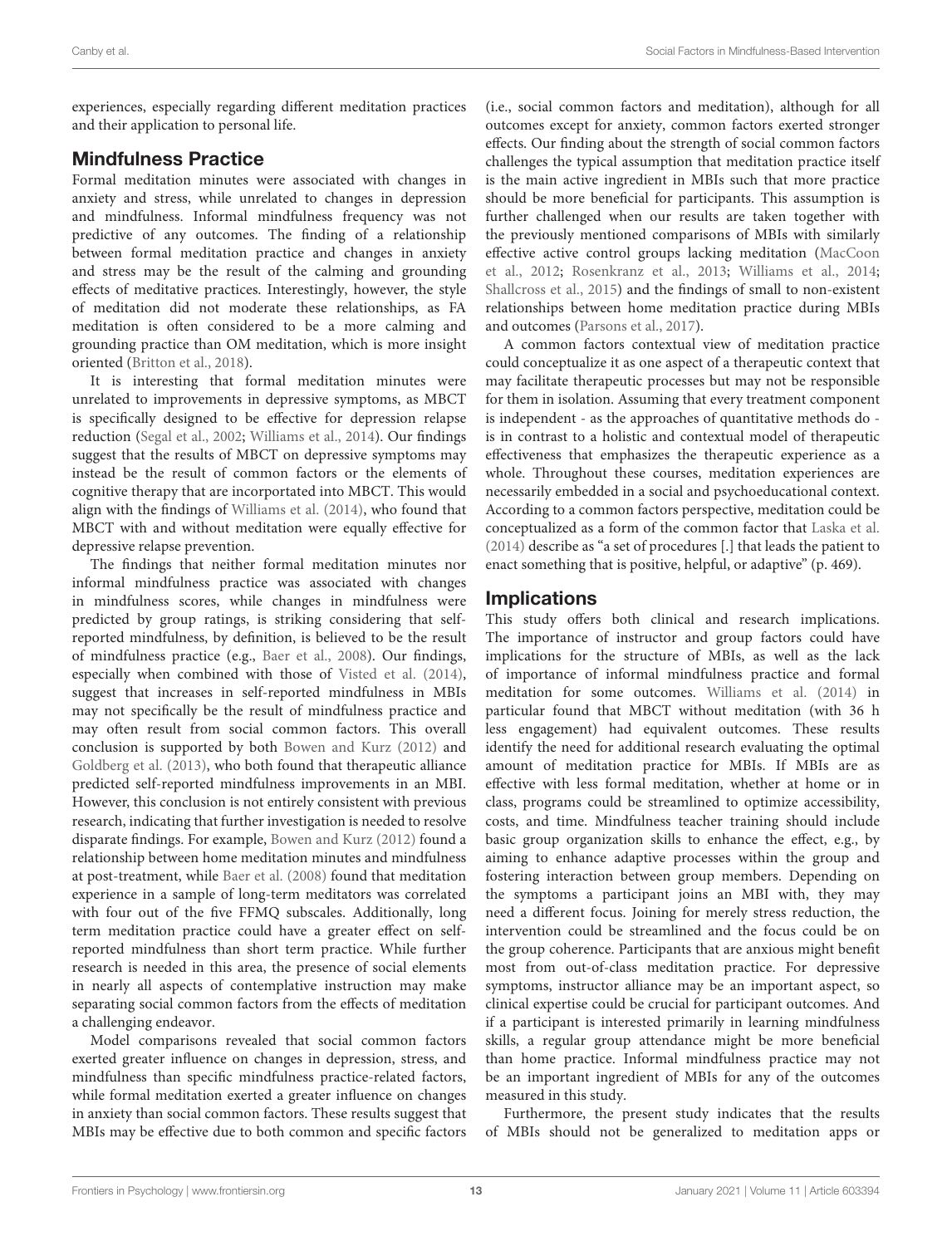other forms of meditation that occur in the absence of an instructor or group. While meditation apps largely assume that mindfulness practice or technique directly leads to mental health improvements, the present study suggests that this may only be true for improvements in anxiety, while interpersonal relationships may be key to other forms of mental health improvement. This could mean that meditation apps would benefit from building community or interactions between their users to increase their efficacy.

## Limitations

This study cannot conclude a causal relationship between the social common factors and the treatment outcomes because it did not experimentally change the amount or quality of social common factors. Even a reverse directionality is possible [\(Goldberg et al.,](#page-14-11) [2013\)](#page-14-11), such that a change in affect, stress and anxiety could lead to a more positive and important experience of the group, instructor and social support.

One potential criticism of the finding of a small effect for home meditation minutes could be insufficient variance in the variable. Participants were instructed to practice 45 min 6 days a week, leading to a total of 2160 min (36 h) recommended practice. Nevertheless, the range of the recorded practice was between 300 and 3160 min with a broad standard deviation of 590 min, which should be enough variance to explain outcomes. On the other hand, even though there was high variability, the lowest number still represents a good amount of practice. Our study suggests that it may not matter for outcomes how many minutes at home one formally or informally practices, however, if some participants had engaged in little to no practice, perhaps different results would have been seen. An experimental manipulation of the amount of participant home practice would be required to make a firm conclusion regarding this claim.

Furthermore, as [Rosenkranz et al.](#page-15-5) [\(2019\)](#page-15-5) explain, this claim may depend on what outcomes are measured, and specific process measures may be more sensitive to the effects of differential treatment components such as meditation. Our study used the FFMQ as an outcome, but further studies could use additional process measures that may detect more fine-tuned effects specific to meditation. When paired with the study by [Williams et al.](#page-15-3) [\(2014\)](#page-15-3), our findings suggest that a similar effect is indeed achievable with 36 h less engagement, and future studies should design treatments with different recommendations for practice amount.

The current study raises some doubts about the validity of meditation minutes as a measure of meditation practice dosage. Time spent in the meditation posture does not necessarily equate with time spent in effective practice of meditation, as it also includes time spent in non-target states such as mind wandering. However, there currently exists no clear metric for assessing what constitutes "effective" meditation practice. State measures of mindfulness, such as the Toronto Mindfulness Scale (TMS; [Lau](#page-15-32) [et al.,](#page-15-32) [2006\)](#page-15-32) could be used as possible indicators of an effective meditation session and it has been shown to be a predictor of changes in trait mindfulness [\(Kiken et al.,](#page-15-33) [2015\)](#page-15-33). In addition, some individuals may be more inclined to effectively engage with the practice than others, and therefore more likely to benefit

from more time meditating. Future studies need to discover more effective ways of accurately measuring depth or quality of practice (e.g., physiological measures, brain measures, or even self-reported measures of quality that need to be developed in future research).

Future studies should look at moderating effects and participant demographics. The demographics of the participants and instructors in this sample may be of concern as the group was predominantly White, female, and middle-age. Group dynamics may differ in a heterogeneous group or in a different population or cultural context. In the current study, the two participants who reported a significant age gap between themselves and other group members expressed difficulty connecting with other members of the group. Bonding and group cohesion could be reduced or improved based on personal and identity-based characteristics of group members and instructors.

## **Conclusion**

Common factors research suggests a need to take seriously the therapeutic effect of teachers, participants, and other social and environmental conditions beyond the primary therapeutic modality. The current study found that social common factors – namely the group of other meditators and the instructors – exerted a larger influence on outcomes than the amount of meditation practice. A supportive and trusting alliance with the instructor and with the group may be necessary for participants to be willing to turn toward and stay present with experiences that have been difficult or painful in the past. To the degree that the FFMQ measures a person's capacity to stay present with, aware of, and non-reactive to the arising of difficult experiences, the results of the current study may suggest that the normalization, validation, and emotional support provided by the group and instructors are essential in terms of encouraging meditators to stay present with and not turn away from their challenging experiences and hence, reduce their negative affect and improve symptoms of stress, anxiety and depression. In this sense, social common factors and mindfulness practice may not be entirely separable as variables, and social common factors may even be more important than the amount of meditation practice itself. As a result, the future success of mindfulness research may depend on its appreciation that MBIs are embedded in a social context.

# DATA AVAILABILITY STATEMENT

The raw data supporting the conclusions of this article will be made available by the authors by request, without undue reservation.

# ETHICS STATEMENT

The studies involving human participants were reviewed and approved by the Brown University Institutional Review Board. The patients/participants provided their written informed consent to participate in this study.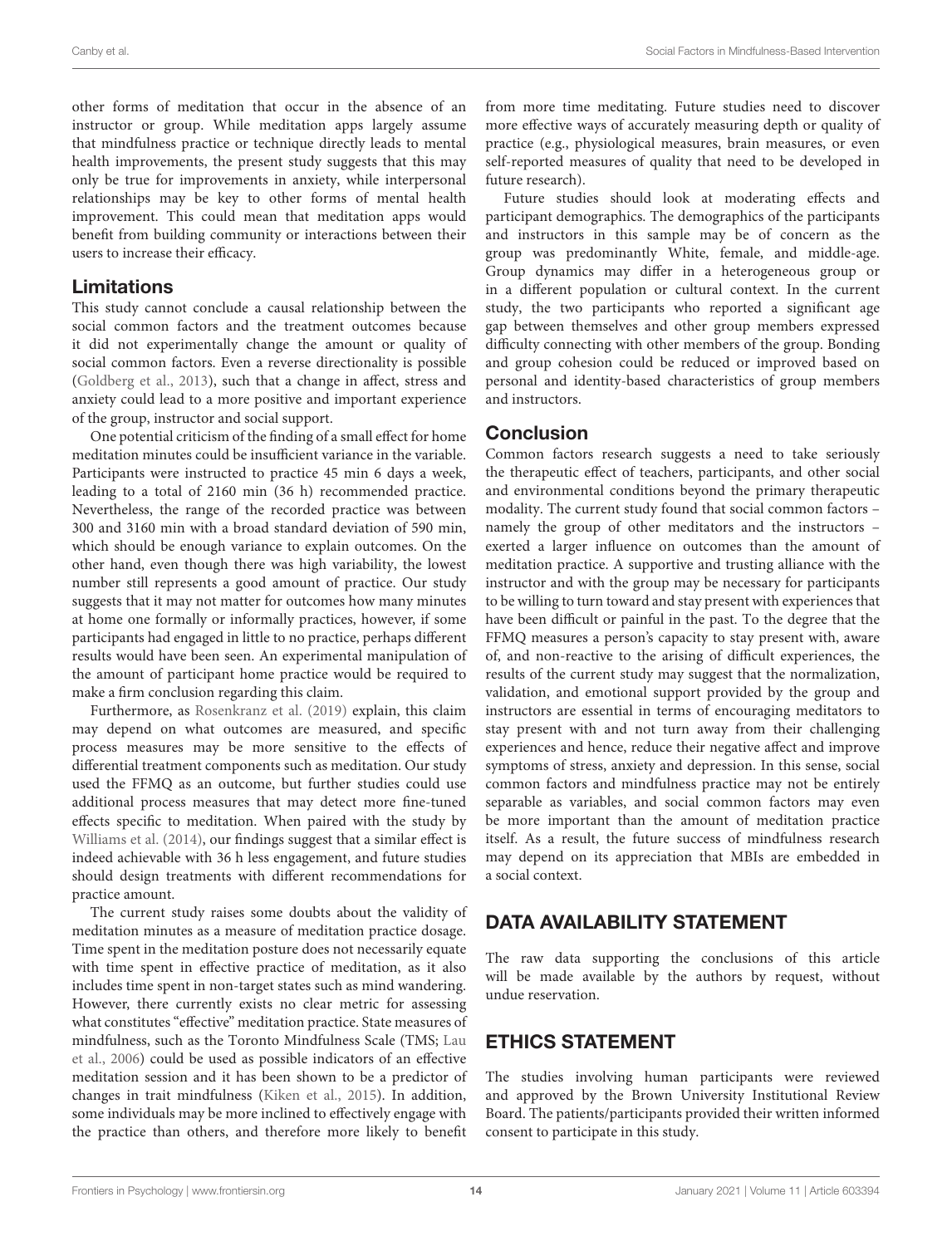# AUTHOR CONTRIBUTIONS

Co-first authors NC and KE conducted the primary analyses, literature review, and manuscript writing. NC focusing on the quantitative analysis. KE focusing on the qualitative analysis. JL contributed to and advised on the qualitative analysis and manuscript writing. SC contributed to qualitative coding and manuscript writing. JC and WB contributed to and advised on the quantitative analysis and writing the manuscript. WB was the PI of the larger study on dismantling MBCT. All authors contributed to the article and approved the submitted version.

# FUNDING

This work was supported by the National Institutes of Health (grant K23-AT006328-01A1), National Institutes of Health (NIH) Science of Behavior Change Common Fund Program

# **REFERENCES**

- <span id="page-14-22"></span>Baer, R. A., Smith, G. T., Hopkins, J., Krietemeyer, J., and Toney, L. (2006). Using self-report assessment methods to explore facets of mindfulness. Assessment 13, 27–45. [doi: 10.1177/1073191105283504](https://doi.org/10.1177/1073191105283504)
- <span id="page-14-4"></span>Baer, R. A., Smith, G. T., Lykins, E., Button, D., Krietemeyer, J., Sauer, S., et al. (2008). Construct validity of the five facet mindfulness questionnaire in meditating and nonmeditating samples. Assessment 15, 329–342. [doi: 10.1177/](https://doi.org/10.1177/1073191107313003) [1073191107313003](https://doi.org/10.1177/1073191107313003)
- <span id="page-14-10"></span>Baldwin, S. A., and Imel, Z. (2013). "Therapist effects: findings and methods," in Bergin and Garfield's Handbook of Psychotherapy and Behavior Change, 6 Edn, ed. M. J. Lambert, (Hoboken NJ: Wiley), 258–297.
- <span id="page-14-8"></span>Benish, S. G., Imel, Z. E., and Wampold, B. E. (2008). The relative efficacy of bona fide psychotherapies for treating post-traumatic stress disorder: a meta-analysis of direct comparisons. Clin. Psychol. Rev. 28, 746–758. [doi: 10.1016/j.cpr.2007.](https://doi.org/10.1016/j.cpr.2007.10.005) [10.005](https://doi.org/10.1016/j.cpr.2007.10.005)
- <span id="page-14-5"></span>Bergen-Cico, D., and Cheon, S. (2013). The mediating effects of mindfulness and self-compassion on trait anxiety. Mindfulness 5, 505–519. [doi: 10.1007/s12671-](https://doi.org/10.1007/s12671-013-0205-y) [013-0205-y](https://doi.org/10.1007/s12671-013-0205-y)
- <span id="page-14-13"></span>Bisseling, E., Cillessen, L., Spinhoven, P., Schellekens, M., Compen, F., van der Lee, M., et al. (2019). Development of the therapeutic alliance and its association with internet-based mindfulness-based cognitive therapy for distressed cancer patients: secondary analysis of a multicenter randomized controlled trial. J. Med. Internet Res. 21:e14065. [doi: 10.2196/14065](https://doi.org/10.2196/14065)
- <span id="page-14-14"></span>Bisseling, E. M., Schellekens, M. P. J., Spinhoven, P., Compen, F. R., Speckens, A. E. M., and van der Lee, M. L. (2019). Therapeutic alliance-not therapist competence or group cohesion-contributes to reduction of psychological distress in group-based mindfulness-based cognitive therapy for cancer patients. Clin. Psychol. Psychother. 26, 309–318. [doi: 10.1002/cpp.2352](https://doi.org/10.1002/cpp.2352)
- <span id="page-14-9"></span>Bordin, E. S. (1979). The generalizability of the psychoanalytic concept of the working alliance. Psychother. Theory Res. Pract. 16, 252–260. [doi: 10.1037/](https://doi.org/10.1037/h0085885) [h0085885](https://doi.org/10.1037/h0085885)
- <span id="page-14-6"></span>Bowen, S., and Kurz, A. S. (2012). Between-session practice and therapeutic alliance as predictors of mindfulness after mindfulnessbased relapse prevention. J. Clin. Psychol. 68, 236–245. [doi: 10.1002/jclp.](https://doi.org/10.1002/jclp.20855) [20855](https://doi.org/10.1002/jclp.20855)
- <span id="page-14-17"></span>Britton, W. B., Davis, J. H., Loucks, E. B., Peterson, B., Cullen, B. H., Reuter, L., et al. (2018). Dismantling mindfulness-based cognitive therapy: creation and validation of 8-week focused attention and open monitoring interventions within a 3-armed randomized controlled trial. Behav. Res. Ther. 101, 92–107. [doi: 10.1016/j.brat.2017.09.010](https://doi.org/10.1016/j.brat.2017.09.010)
- <span id="page-14-20"></span>Brown, T. A., Chorpita, B. F., Korotitsch, W., and Barlow, D. H. (1997). Psychometric properties of the depression anxiety stress scales (DASS) in clinical samples. Behav. Res. Ther. 35, 79–89.

through an award administered by the National Center for Complementary and Integrative Health (grant UH2AT009145), a Mind and Life 1440 grant, and the Brown University Contemplative Studies Initiative. The views presented here are solely the responsibility of the authors and do not necessarily represent the official views of the NIH.

## ACKNOWLEDGMENTS

The authors would like to thank the Clinical and Affective Neuroscience Lab at Brown University for their help with this study. The authors would also like to thank Dr. Kate M. Guthrie and the Qualitative Science & Methods Training Program (QSMTP) of the Center for Behavioral and Preventive Medicine, Department of Psychiatry and Human Behavior, Warren Alpert Medical School of Brown University, for qualitative research expertise/consultation on this project.

- <span id="page-14-18"></span>Burns, D. D., and Auerbach, A. (1996). "Therapeutic empathy in cognitivebehavioral therapy: does it really make a difference?," in Frontiers of Cognitive Therapy, ed. P. M. Salkovskis, (New York, NY: The Guilford Press), 135–164.
- <span id="page-14-21"></span>Crawford, J. R., and Henry, J. D. (2003). The depression anxiety stress scales (DASS): normative data and latent structure in a large non-clinical sample. Br. J. Clin. Psychol. 42, 111–131. [doi: 10.1348/014466503321903544](https://doi.org/10.1348/014466503321903544)
- <span id="page-14-12"></span>Day, M. A., Halpin, J., and Thorn, B. E. (2016). An empirical examination of the role of common factors of therapy during a mindfulness-based cognitive therapy intervention for headache pain. Clin. J. Pain. 32, 420–427. [doi: 10.1097/](https://doi.org/10.1097/AJP.0000000000000277) [AJP.0000000000000277](https://doi.org/10.1097/AJP.0000000000000277)
- <span id="page-14-23"></span>DeCuir-Gunby, J. T., Marshall, P. L., and McCulloch, A. W. (2011). Developing and using a codebook for the analysis of interview data: an example from a professional development research project. Field Methods 23, 136–155. [doi:](https://doi.org/10.1177/1525822x10388468) [10.1177/1525822x10388468](https://doi.org/10.1177/1525822x10388468)
- <span id="page-14-1"></span>Eberth, J., and Sedlmeier, P. (2012). The effects of mindfulness meditation: a meta-analysis. Mindfulness 3, 174–189. [doi: 10.1007/s12671-012-0101-x](https://doi.org/10.1007/s12671-012-0101-x)
- <span id="page-14-7"></span>Frank, J. D., and Frank, J. B. (1993). Persuasion and Healing: A Comparative Study of Psychotherapy. Baltimore, MD: Johns Hopkins University Press.
- <span id="page-14-11"></span>Goldberg, S. B., Davis, J. M., and Hoyt, W. T. (2013). The role of therapeutic alliance in mindfulness interventions: therapeutic alliance in mindfulness training for smokers. J. Clin. Psychol. 69, 936–950. [doi: 10.1002/jclp.21973](https://doi.org/10.1002/jclp.21973)
- <span id="page-14-3"></span>Goldberg, S. B., Tucker, R. P., Greene, P. A., Davidson, R. J., Wampold, B. E., Kearney, D. J., et al. (2018). Mindfulness-based interventions for psychiatric disorders: a systematic review and meta-analysis. Clin. Psychol. Rev. 59, 52–60. [doi: 10.1016/j.cpr.2017.10.011](https://doi.org/10.1016/j.cpr.2017.10.011)
- <span id="page-14-2"></span>Goyal, M., Singh, S., Sibinga, E. M., Gould, N. F., Rowland-Seymour, A., Sharma, R., et al. (2014). Meditation programs for psychological stress and well-being: a systematic review and meta-analysis. JAMA Intern. Med. 174, 357–368. [doi:](https://doi.org/10.1001/jamainternmed.2013.13018) [10.1001/jamainternmed.2013.13018](https://doi.org/10.1001/jamainternmed.2013.13018)
- <span id="page-14-0"></span>Grossman, P., Niemann, L., Schmidt, S., and Walach, H. (2004). Mindfulnessbased stress reduction and health benefits. a meta-analysis. J. Psychosom. Res. 57, 35–43. [doi: 10.1016/S0022-3999\(03\)00573-7](https://doi.org/10.1016/S0022-3999(03)00573-7)
- <span id="page-14-24"></span>Guest, G., MacQueen, K., and Namey, E. (2012). Applied Thematic Analysis. Los Angeles, CA: Sage Publications, Inc.
- <span id="page-14-15"></span>Hjeltnes, A., Binder, P. E., Moltu, C., and Dundas, I. (2015). Facing the fear of failure: an explorative qualitative study of client experiences in a mindfulness-based stress reduction program for university students with academic evaluation anxiety. Int. J. Qual. Stud. Health Well-being 10:27990. [doi: 10.3402/qhw.v10.27990](https://doi.org/10.3402/qhw.v10.27990)
- <span id="page-14-19"></span>Horvath, A. O., and Greenberg, L. S. (1989). Development and validation of the Working Alliance Inventory. J. Couns. Psychol. 36, 223–233.
- <span id="page-14-16"></span>Imel, Z. E., Baldwin, S. A., Bonus, K. A., and MacCoon, D. G. (2008). Beyond the individual: group effects in mindfulness-based stress reduction. Psychother. Res. 18, 735–742. [doi: 10.1080/10503300802326038](https://doi.org/10.1080/10503300802326038)